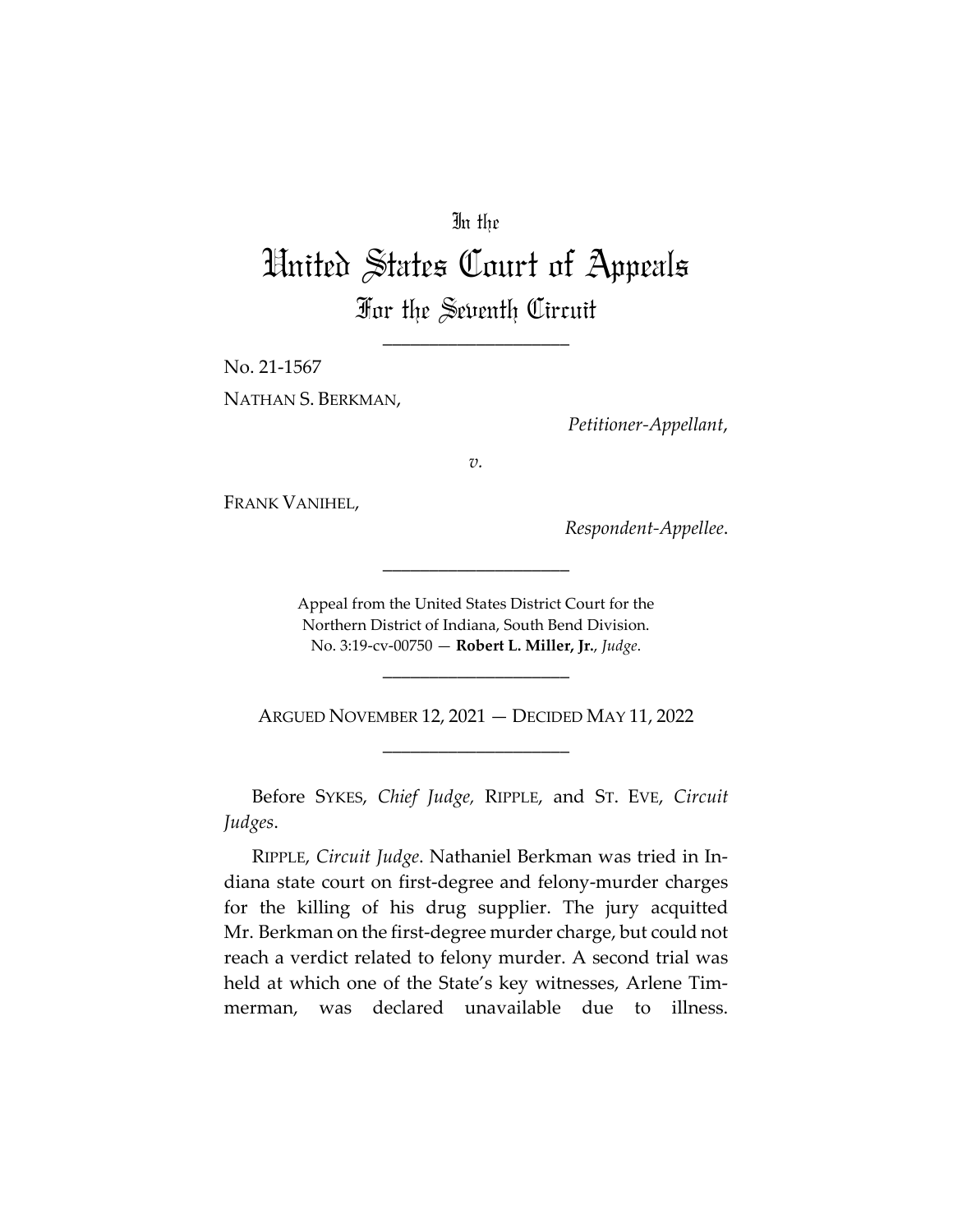Timmerman's testimony from the first trial was read into the record, and the jury convicted Mr. Berkman of felony murder.

Mr. Berkman appealed his conviction, claiming error in the trial court's admission of Ms. Timmerman's testimony. The Court of Appeals of Indiana determined that the trial court did not abuse its discretion in admitting the evidence given that Timmerman was unavailable and that Mr. Berkman had had an opportunity to cross-examine Ms. Timmerman at the first trial. The Indiana Supreme Court denied transfer.

After exhausting state postconviction remedies, Mr. Berkman filed a pro se federal habeas petition in which he maintained that the introduction of Timmerman's testimony violated his Sixth Amendment right to confront witnesses as set forth in *Crawford v. Washington*, 541 U.S. 36 (2004). The district court denied relief but granted Mr. Berkman a certificate of appealability on the question of whether the state appellate court unreasonably applied *Crawford*. Because the Court of Appeals of Indiana did not unreasonably apply *Crawford*, we affirm the district court's denial of habeas relief.

## **I**

#### **A. State Trial Court Proceedings**

We recount the facts as set forth by the Court of Appeals of Indiana, which are presumed correct in this habeas pro-ceeding.<sup>[1](#page-1-0)</sup> We supplement as necessary from the transcript of Mr. Berkman's second trial.

<span id="page-1-0"></span><sup>1</sup> *See* 28 U.S.C. § 2254(e)(1) ("In a proceeding instituted by an application for a writ of habeas corpus by a person in custody pursuant to the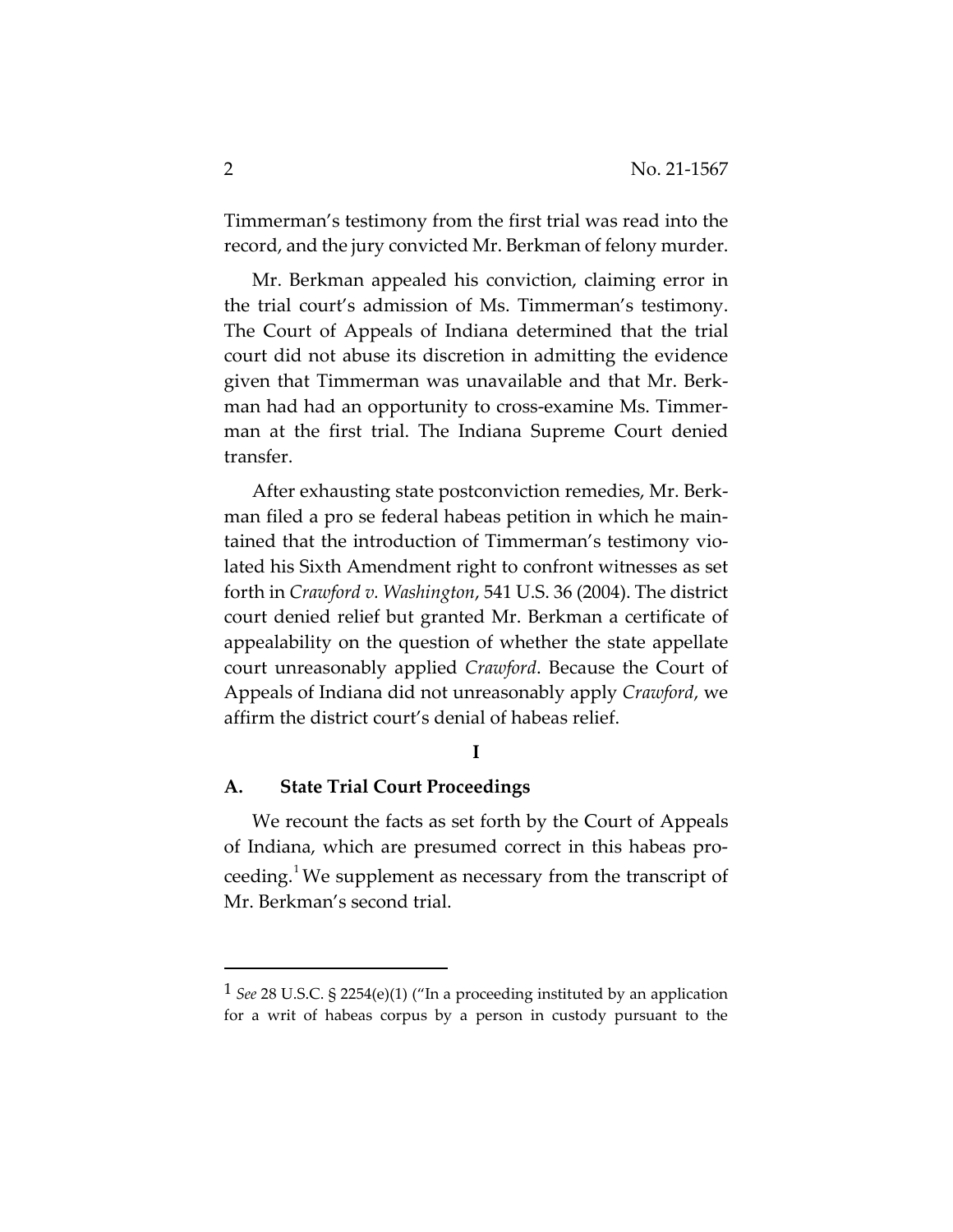In August 2008, Mr. Berkman owed \$2,000 to his cocaine dealer, Olen Hawkins. On August 30, Mr. Berkman arranged to meet Hawkins in a supermarket parking lot, ostensibly to pay Hawkins for what was owed. Prior to leaving for the meeting, Mr. Berkman told his girlfriend, Arlene Timmerman, with whom he resided, "that [he] was going to leave to obtain money and cocaine[,] and that he had to go by him-self<sup>"[2](#page-2-0)</sup>

Mr. Berkman took Timmerman's car to the supermarket parking lot, where he met Hawkins. Mr. Berkman got into Hawkins's car, slit his throat, and took the drugs and money that Hawkins had with him. Mr. Berkman returned to Timmerman's house between 9:30 p.m. and 10:00 p.m. Mr. Berkman explained to Timmerman what had transpired, and Timmerman saw Hawkins's body. "[Mr.] Berkman, Timmerman, and Tanya Sullivan, who was visiting, then smoked crack co-caine in the basement until approximately 1:[3](#page-2-1)0 or 2:00 a.m."<sup>3</sup>

At some point during the overnight hours, "[Mr.] Berkman retrieved a knife from the kitchen, held it to Timmer-man's neck," and ordered her to the basement.<sup>[4](#page-2-2)</sup> Timmerman managed to escape to the home of a friend. The next morning

<span id="page-2-1"></span>3 *Id.*

<span id="page-2-2"></span>4 *Id.*

judgment of a State court, a determination of a factual issue made by a State court shall be presumed to be correct.").

<span id="page-2-0"></span><sup>2</sup> *Berkman v. State*, 976 N.E.2d 68, 71 (Ind. Ct. App. 2012).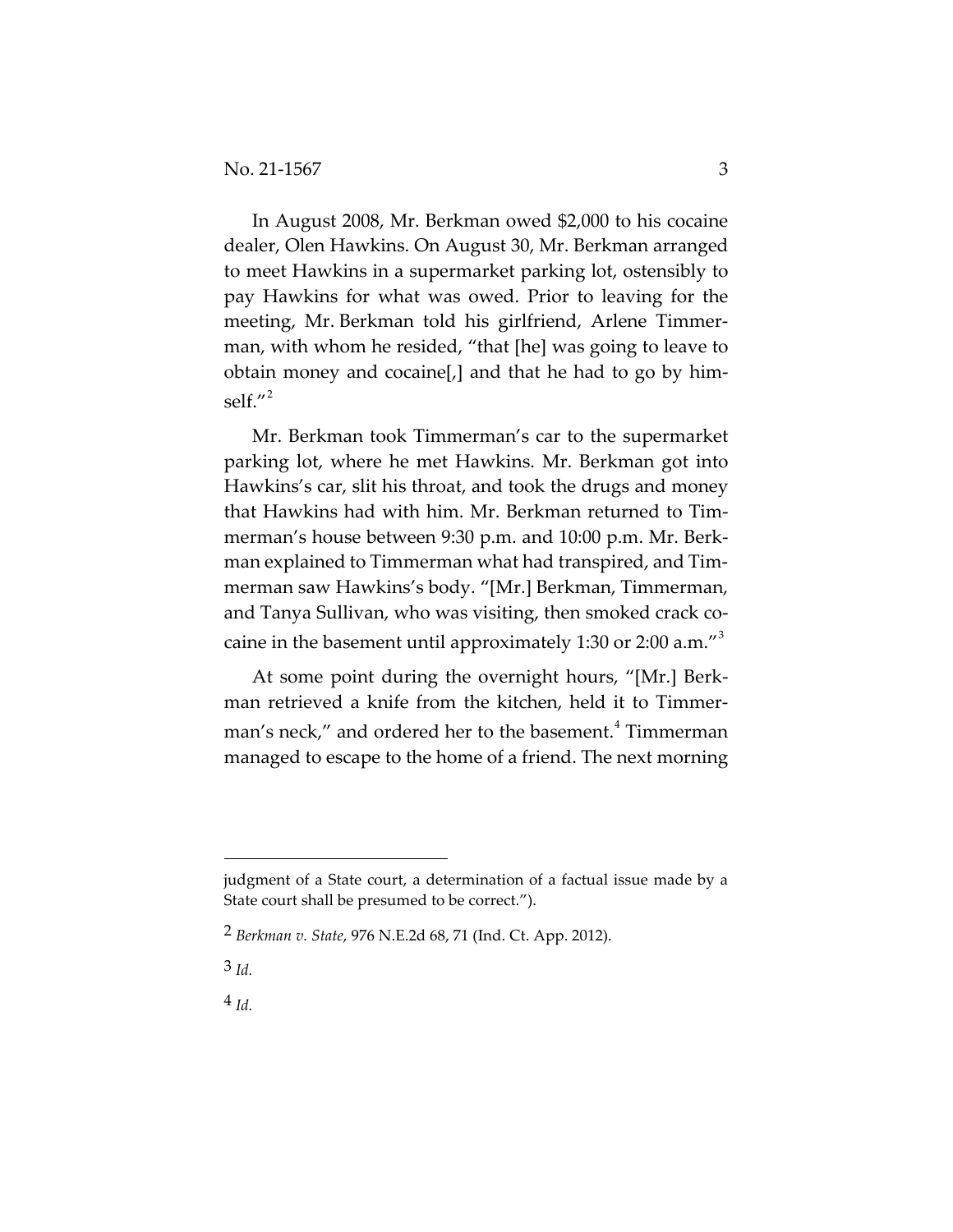"Timmerman called home, [Mr.] Berkman apologized, and Timmerman returned home."<sup>[5](#page-3-0)</sup>

When Timmerman arrived, Mr. Berkman informed her that he had devised a plan to dispose of Hawkins's body. On the morning of September 2, Mr. Berkman drove Hawkins's car to a field, doused it with gasoline, and set it on fire. Hawkins's car and remains were discovered two months later.

The State of Indiana charged Mr. Berkman with murder and felony murder, and the case proceeded to trial at which Timmerman testified in person. The "jury acquitted [Mr.] Berkman of murder but failed to reach a verdict on the felony murder count."<sup>[6](#page-3-1)</sup>

A second felony-murder trial began on August 30, 2011. The State intended to call Timmerman on the third day of trial, but called Sullivan to testify instead. At the beginning of the fourth day of trial, Timmerman was in the hospital, and so the trial court excused the jury and postponed the trial for several days.<sup>[7](#page-3-2)</sup>

Timmerman appeared to testify the following Tuesday. She had testified for several minutes when the prosecuting attorney realized that Timmerman appeared unwell and asked to approach the witness. When the prosecutor inquired, "Are you okay?" Timmerman responded "No, I'm not."[8](#page-3-3)

<span id="page-3-0"></span><sup>5</sup> *Id.*

<span id="page-3-1"></span><sup>6</sup> *Id.*

<span id="page-3-2"></span><sup>7</sup> *See* Trial Tr. at 438, 442.

<span id="page-3-3"></span><sup>8</sup> *Id.* at 463.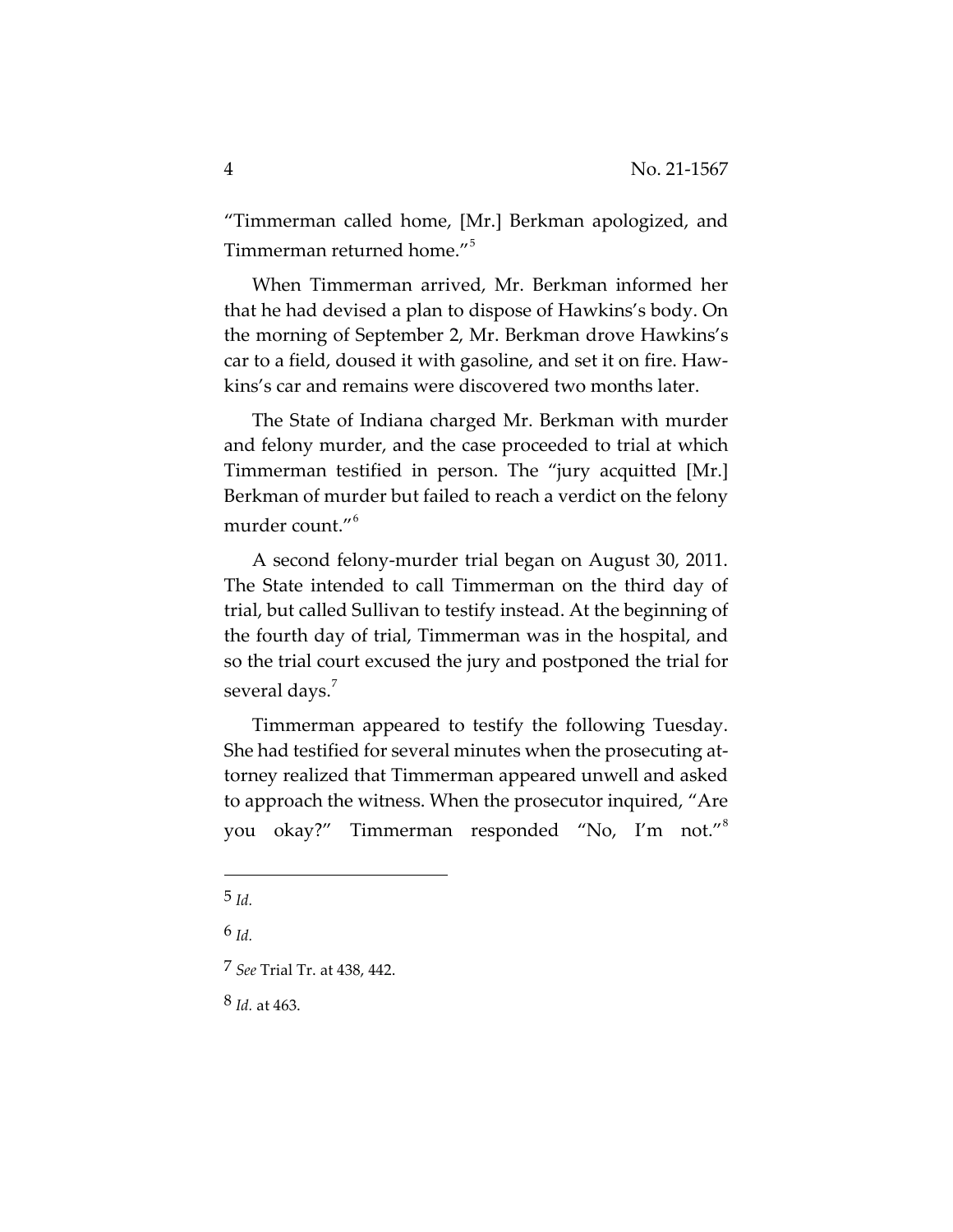Timmerman then was escorted to a back room. There, the court made the following inquiries:

> The Court: ... Present is the witness, Ms. Massa, Mr. Marcus [the prosecutor] and Mr. Page [defense counsel], and the court reporter.

> Can you kind of tell me what's going on with you right now? What's happening here?

> The Witness: I'm very nauseous. I was in the hospital for–since Wednesday until Saturday and they were testing me for MS. They thought I might have had a seizure, possibly a stroke, and they released me Saturday. I'm sorry, I'm burning up, very nauseous, and I have nothing in my stomach at all.

> The Court: You haven't eaten this morning?

The Witness: I'm afraid to.

…

The Court: Can I get you a 7-Up or something like that, a Sprite? You think that might help?

The Witness: That might help ....

…

The Witness: I'm just very sick to my stomach. It came on suddenly. It was nothing to do with the questions that Reggie was asking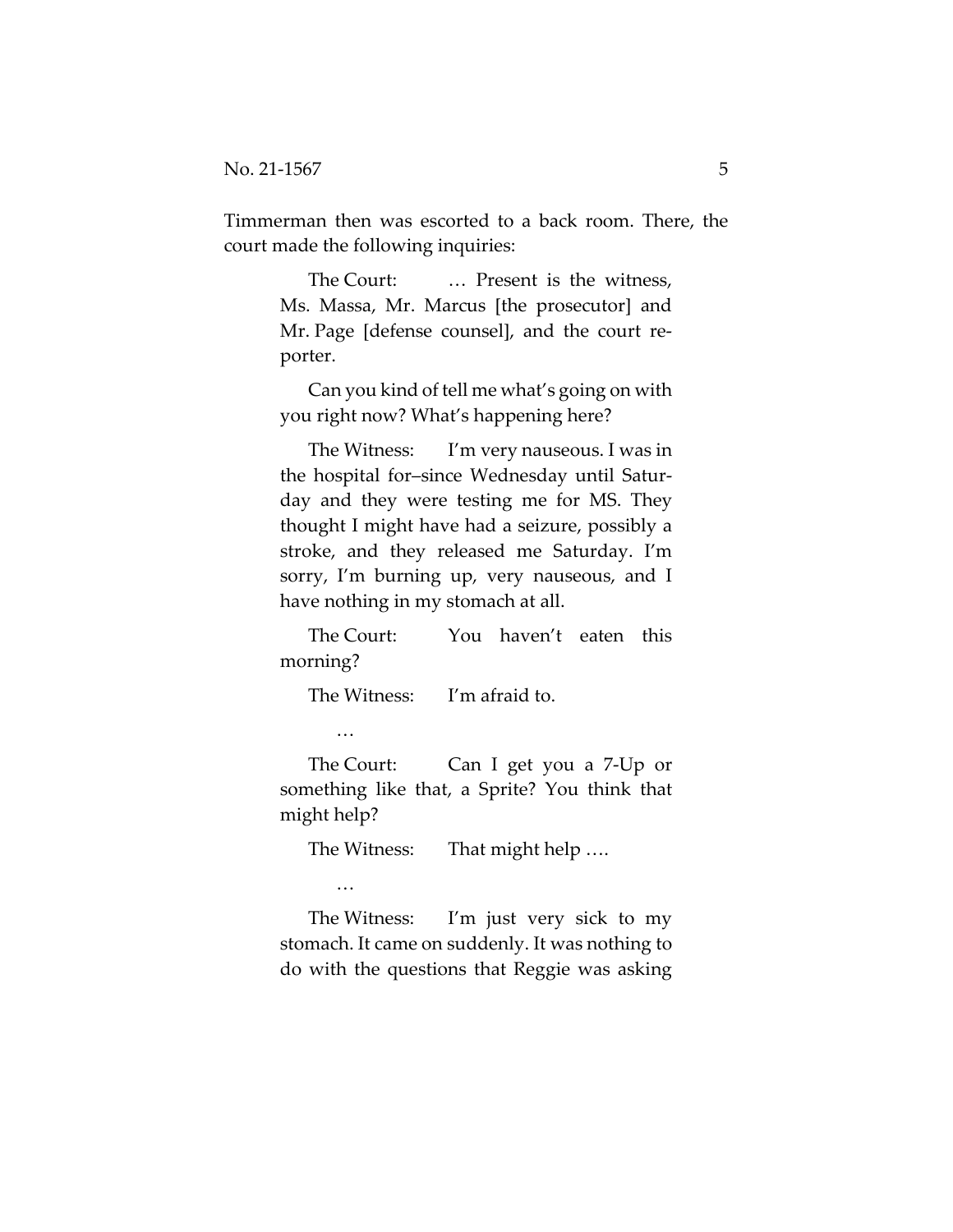me. I'm very comfortable answering anything either one of you guys have to ask me.

The Court: But now can you go back out there and do that? That's the question.

The Witness: In a few minutes, I felt very nauseous. I thought I was going to throw up.

The Court: Let's take a few more minutes, get her a 7-Up and see if that settles her stomach down a little bit and see where we go from there.

The Witness: I'm very sorry. I don't want to delay this. I want to get this done with. It's been delayed long enough due to me being in the hospital and I'm afraid I'm getting another migraine.

The Court: Okay. All right. Let's get the 7-up and see if that will help you at all. You can go back in that room and sit down and relax and we'll bring you something.

The Witness: Thank you.

 … Can I ask you another question? In my purse, I have some Tums in a baggy. Would I be able to get one of those? $\degree$ 

Once Timmerman had left the room, the court asked that Timmerman's purse be retrieved so the witness could get the

…

<span id="page-5-0"></span><sup>9</sup> Trial Tr. at 465–68.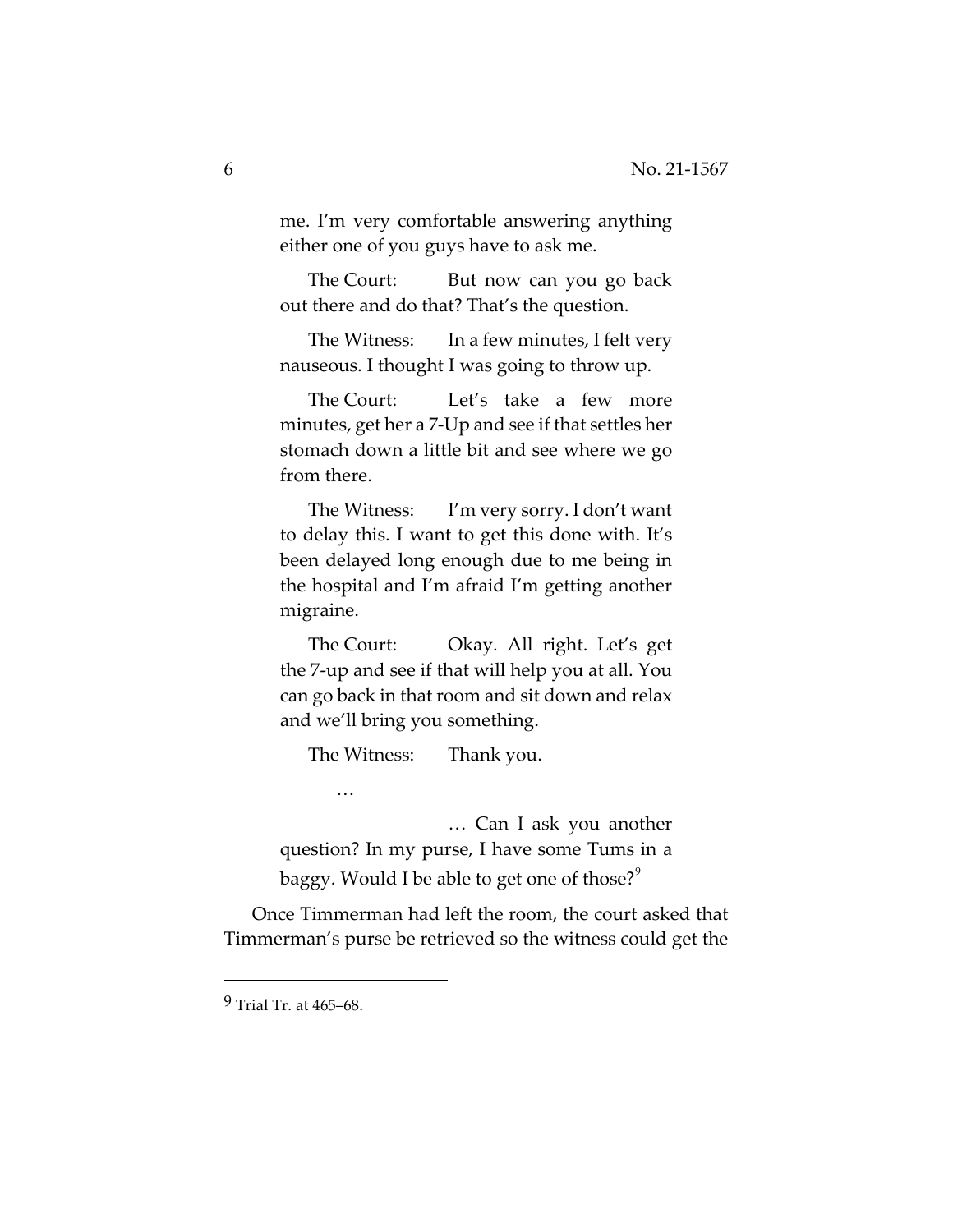Tums. It then continued its discussion with counsel concerning how they should proceed. The court did not believe that it was going to be possible for the witness to continue. It then turned to the governing standard for declaring a witness unavailable. The court and both counsel agreed that the court could declare a witness unavailable if she was either unable to be present or unable to testify; Timmerman fell into the second category. $10^{\circ}$  $10^{\circ}$ 

Back in the courtroom, but after the jury had been excused for an early lunch, the court reiterated its determination: "In chambers, we were on the record and interviewed the witness. I determined at that point in time that she is not going to be able to continue with this trial. I'm declaring her unavailable." $11$  Mr. Page then stated that he

> would like to interpose an objection to that being done, the reason being that under *Crawford*  [*v. Washington*, 541 U.S. 36 (2004),] and classic confrontational case law, it denies the jury the number one thing they need, and that's an opportunity to see the face-to-face confrontation between the defendant and the witness, and to judge the demeanor of the witness by her appearance and her voice.

> I recognize we have a prior trial at which I cross-examined her at length. There may be some things that have been brought up so far that are—they don't go directly to the substance

<span id="page-6-0"></span><sup>10</sup> *See id.* at 469–70.

<span id="page-6-1"></span><sup>11</sup> *Id.* at 471–72.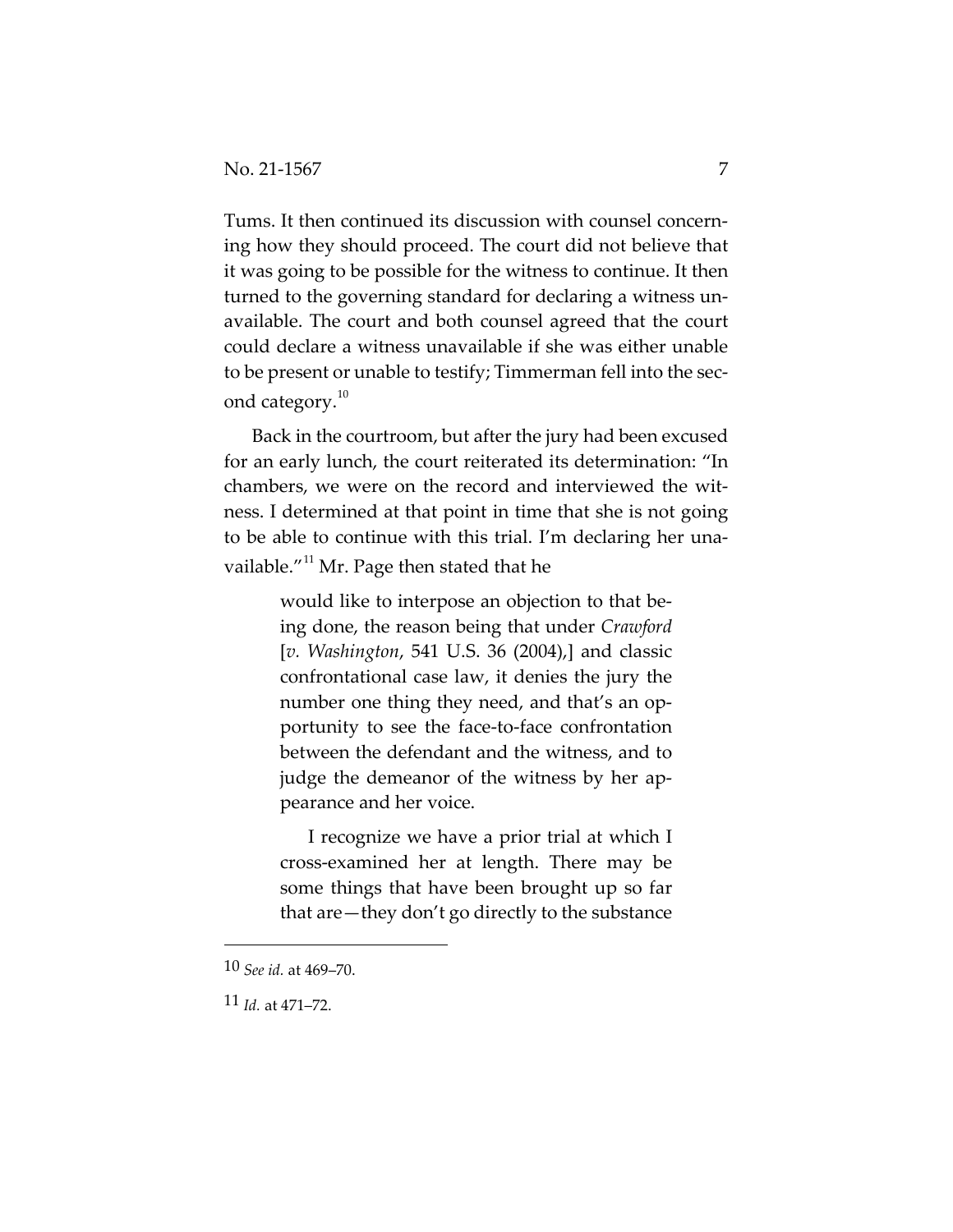of Mr. Hawkins' death, but they deal with some significant collateral issues.

And the problem with reading the transcript from the previous trial into the record … is that … it doesn't give the jury the opportunity to do the number one thing so many of them say during voir dire they need in order to judge a witness, and that is to observe how they testify.

The last trial testimony was—*she was what I would call successfully cross-examined, successfully impeached on a number of points*. But if one can only but see how she reacted to some of the questions and how she testified, it just doesn't come across in this transcript.

And I think in this particular instance while we've got a witness *who's physically unable to testify today*, I believe there could come a time in the future when she could come available to testify, when she is feeling better, when we do have the opportunity to present her to the jury so that they can see and judge her testimony based on how she testifies.

And therefore, my suggestion is that the time has come for a mistrial altogether.<sup>[12](#page-7-0)</sup>

The court determined, however, that Mr. Page had had a full opportunity to cross-examine Timmerman in the first trial. Because the opportunity to cross-examine was the crux of the

<span id="page-7-0"></span><sup>12</sup> *Id.* at 471–73 (emphasis added).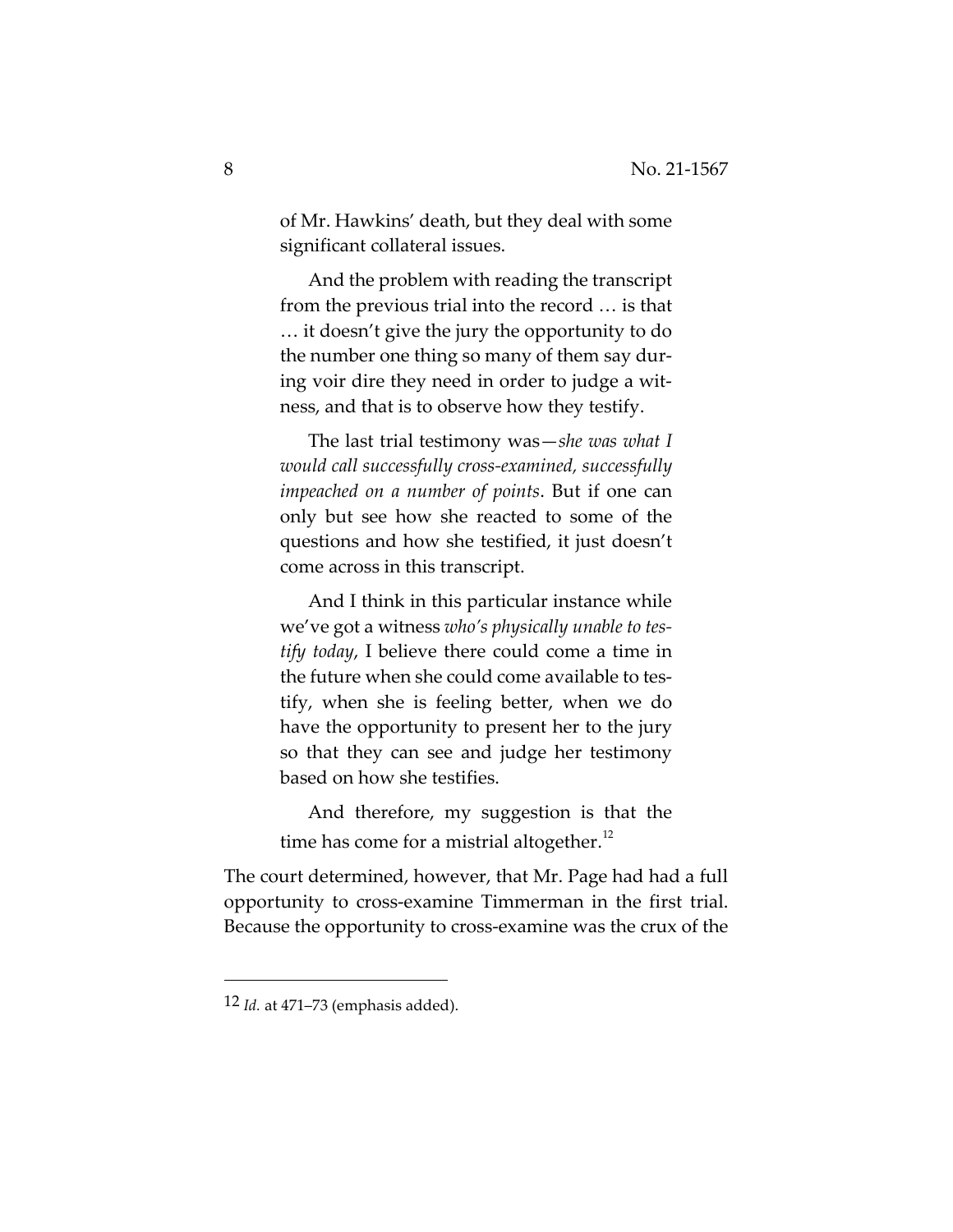*Crawford* decision, the court determined that the trial would go forward.<sup>[13](#page-8-0)</sup>

Timmerman's testimony from the prior trial was then read aloud to the jury. Following the conclusion of evidence, the jury returned a guilty verdict against Mr. Berkman.

#### **B. State Appellate Court Proceedings**

Mr. Berkman appealed and, among other issues, claimed that the trial court erred in failing to grant a mistrial. Within this argument, he also maintained that the trial court erred in admitting Timmerman's prior testimony. Mr. Berkman began this discussion by noting that granting a mistrial is within the trial court's discretion. Under Indiana law, Mr. Berkman explained, a mistrial was warranted when the defendant is "placed in a position of grave peril to which he should not … [be] subjected."<sup>[14](#page-8-1)</sup> Mr. Berkman continued that one of the "subissues involved with the trial court's ruling and subsequent denial of [Mr.] Berkman's motion for mistrial" was that he "was denied his right to confront and cross-examine Timmer-man in front of the jury."<sup>[15](#page-8-2)</sup> In presenting his confrontation argument, Mr. Berkman noted that, "for the testimonial hearsay to come in, the declarant must be *unavailable* as well as allowing the defendant to have had a prior opportunity to cross-examine the declarant."<sup>[16](#page-8-3)</sup> He further submitted that "Ind[iana] Evidence Rule 804(a)(4) defines unavailability

<span id="page-8-0"></span><sup>13</sup> *See id.* at 473–74.

<span id="page-8-1"></span><sup>14</sup> R.7-3 at 25.

<span id="page-8-2"></span><sup>15</sup> *Id.* at 28.

<span id="page-8-3"></span><sup>16</sup> *Id.* at 30 (citing *Crawford v. Washington*, 541 U.S. 36 (2004)).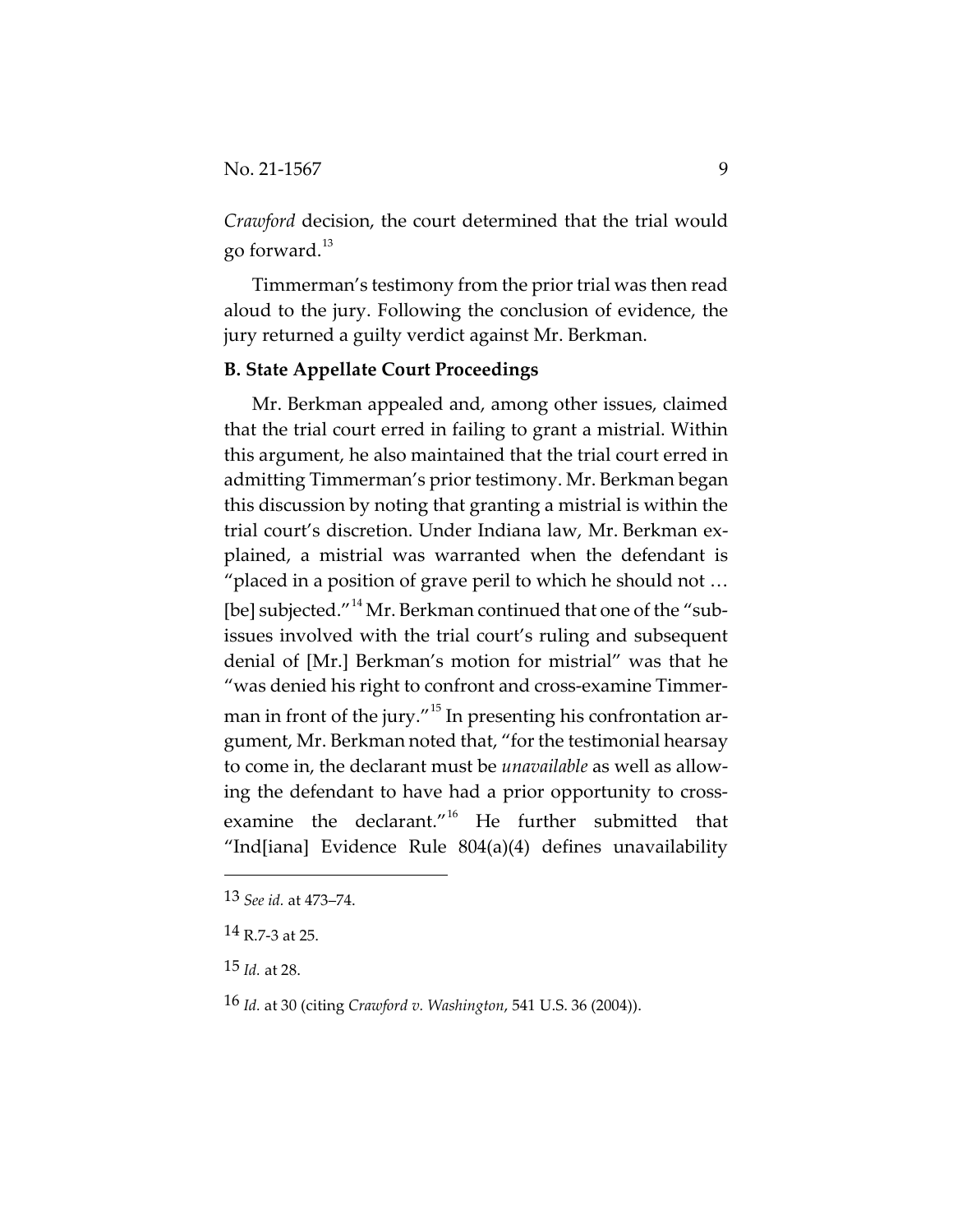where a witness is unable to testify because of a then existing physical illness."<sup>[17](#page-9-0)</sup> According to Mr. Berkman, "there ha[d] been no showing that Timmerman was definitely unavailable to testify" due to illness.<sup>[18](#page-9-1)</sup>

In its response, the State argued that "[Mr.] Berkman was not placed in 'grave peril' because the trial court did not abuse its discretion when it admitted Timmerman's prior testi-mony."<sup>[19](#page-9-2)</sup> It noted that the admission of evidence generally, as well as the decision to admit prior recorded testimony specif-ically, is "within the sound discretion of the trial court."<sup>[20](#page-9-3)</sup> Turning to the standard of unavailability under Indiana Rule of Evidence 804(a)(4), the State noted that "Timmerman had recently been in the hospital for four days, being treated for a possible stroke or seizure" and that the trial court had concluded that the prospect of Timmerman's testifying "[did]n't even seem possible."<sup>[21](#page-9-4)</sup>

In his reply, Mr. Berkman did not contest the standard for evaluating unavailability—Indiana Rule of Evidence  $804(a)(4)$ —or maintain that the standard for reviewing that determination was something other than an abuse of discre-tion.<sup>[22](#page-9-5)</sup> Rather, he maintained that there had been an

- <span id="page-9-3"></span>20 *Id.* at 23, 24.
- <span id="page-9-4"></span>21 *Id.* at 24–25 (quoting Trial Tr. at 471).

<span id="page-9-0"></span><sup>17</sup> *Id.*

<span id="page-9-1"></span><sup>18</sup> *Id.* at 31.

<span id="page-9-2"></span><sup>19</sup> R.7-4 at 23.

<span id="page-9-5"></span><sup>22</sup> *See generally* R.70–5 at 10–11.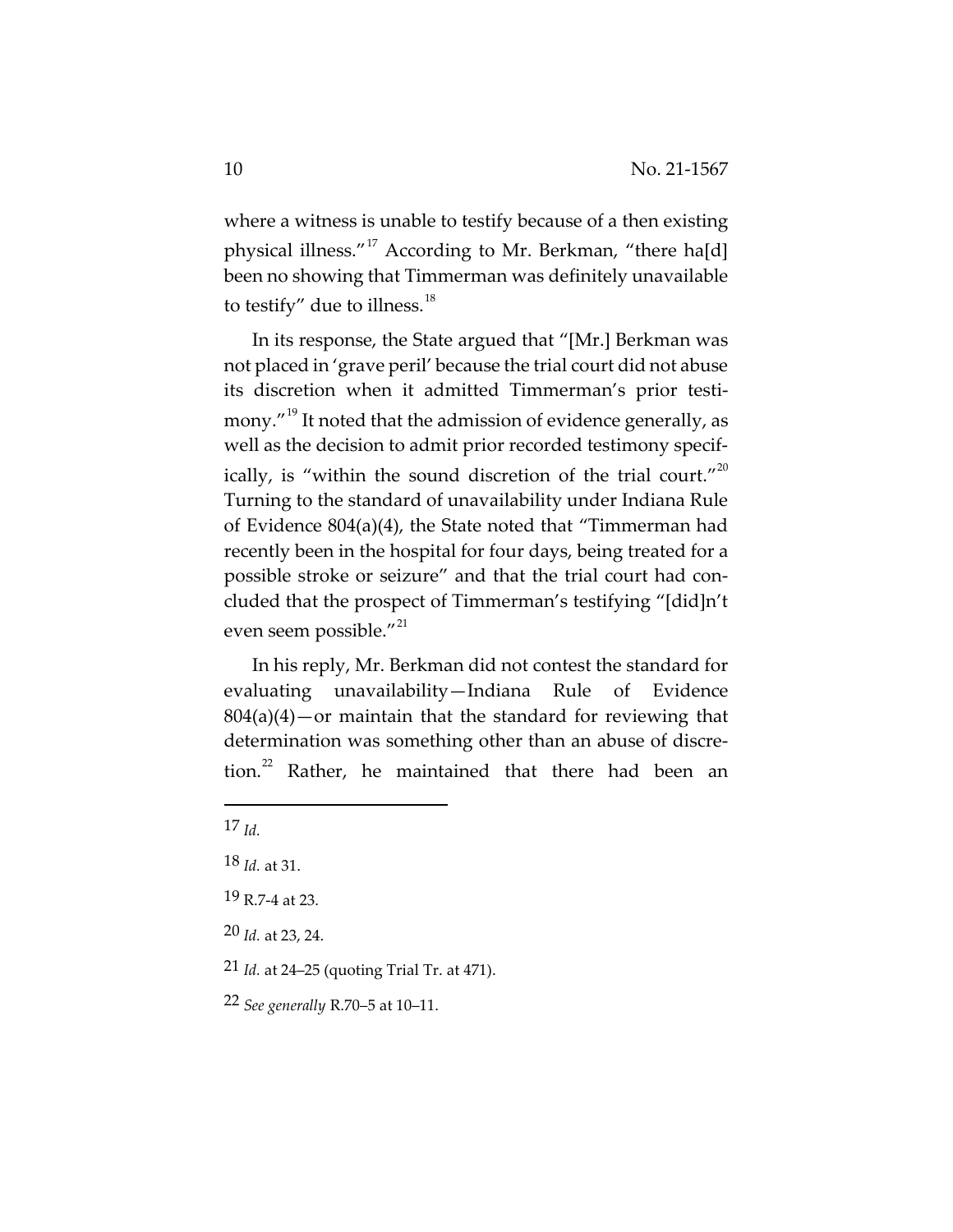"inadequate showing of the witness's unavailability" and that his lack of opportunity to cross-examine Timmerman in front of the jury resulted in prejudice.<sup>[23](#page-10-0)</sup>

The Court of Appeals of Indiana rejected Mr. Berkman's argument. It explained:

> Berkman contends that the trial court abused its discretion in declaring Timmerman unavailable. Soon after beginning her testimony, Timmerman indicated that she was "having an issue $\left[\right]$ " and trial was recessed. Tr. p. 463. When questioned by the trial court in chambers, Timmerman said that she was "very nauseous [and] burning up[,]" she was afraid that she might be developing a migraine, and she had "thought [she] was going to throw up." Tr. pp. 466–67. Timmerman also indicated that she had been hospitalized from Wednesday to Saturday of the previous week, she had undergone testing for multiple sclerosis, and hospital personnel believed that she may have had a seizure or "possibly a stroke[.]" Tr. p. 466. After observing the witness, the trial court remarked that "I don't see how we're going to be able to continue with this. I'll get [Timmerman] the [Tums] [she requested], but it doesn't even seem possible to me." Tr. p. 468.

<span id="page-10-0"></span>23 *Id.* at 11–12.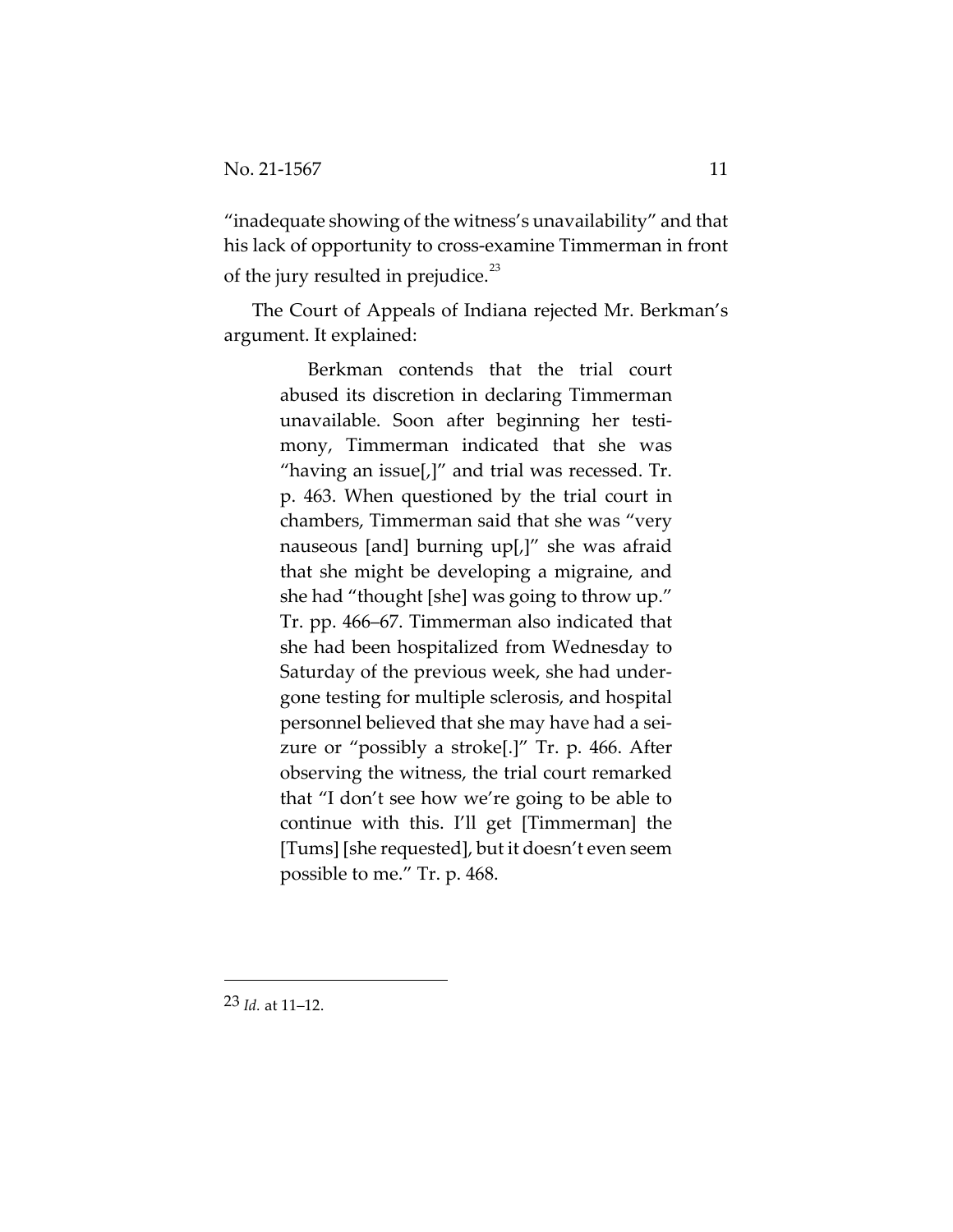Under the circumstances of this case, we cannot conclude that the trial court abused its discretion in declaring Timmerman unavailable. The trial court questioned Timmerman, who complained of nausea and felt that she might be developing a migraine. Timmerman also indicated that she had very recently been hospitalized for four days, with medical personnel suspecting MS, seizure, or stroke as the cause of her symptoms. Most importantly, the trial court personally interviewed Timmerman and was able to observe her behavior, demeanor, and appearance, something we cannot do. Berkman has failed to establish that the trial court abused its discretion in declaring Timmerman unavailable due to present illness.

…

The Sixth Amendment to the United States Constitution provides, in part, that "[i]n all criminal prosecutions, the accused shall enjoy the right … to be confronted with the witnesses against him[.]" … Berkman argues that his right to confront witnesses against him was violated by the admission of Timmerman's prior testimony.

It is well-settled that the admission of prior testimony is constitutional provided certain requirements are met.

> In *Crawford v. Washington*, 541 U.S. 36 (2004), the Supreme Court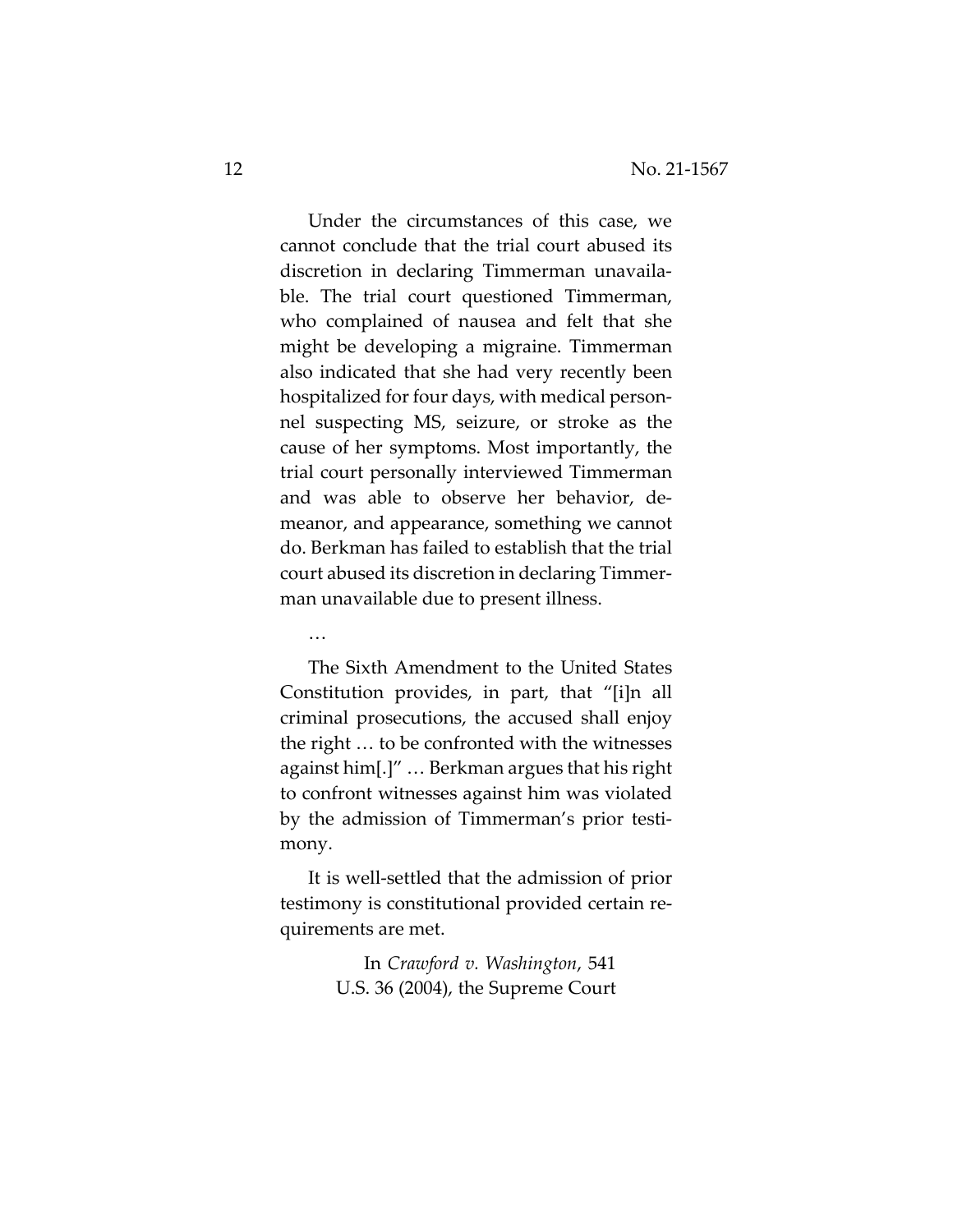held that the Confrontation Clause of the Sixth Amendment to the Federal Constitution prohibits admission in a criminal trial of testimonial statements by a person who is absent from trial, unless the person is unavailable and the defendant had a prior opportunity to cross-examine the person.

*Fowler v. State*, 829 N.E.2d 459, 464 (Ind. 2005). … As we have discussed, the trial court did not abuse its discretion in declaring Timmerman unavailable, and there is no dispute that Berkman cross-examined Timmerman during her prior testimony. Berkman's rights to confront the witnesses against him were not violated. $^{24}$  $^{24}$  $^{24}$ 

Mr. Berkman petitioned for transfer to the Indiana Supreme Court, which was denied.

Mr. Berkman then filed a petition for state post-conviction relief, which was denied after an evidentiary hearing. The Court of Appeals of Indiana affirmed, and the Indiana Supreme Court denied transfer.

## **C. District Court Proceedings**

Mr. Berkman filed a federal habeas petition in which he raised, among other challenges, a claim that his Sixth Amendment right to confront witnesses was violated by the admission of Timmerman's testimony. In reviewing this claim, the

<span id="page-12-0"></span><sup>24</sup> *Berkman*, 976 N.E.2d at 75–76 (cleaned up).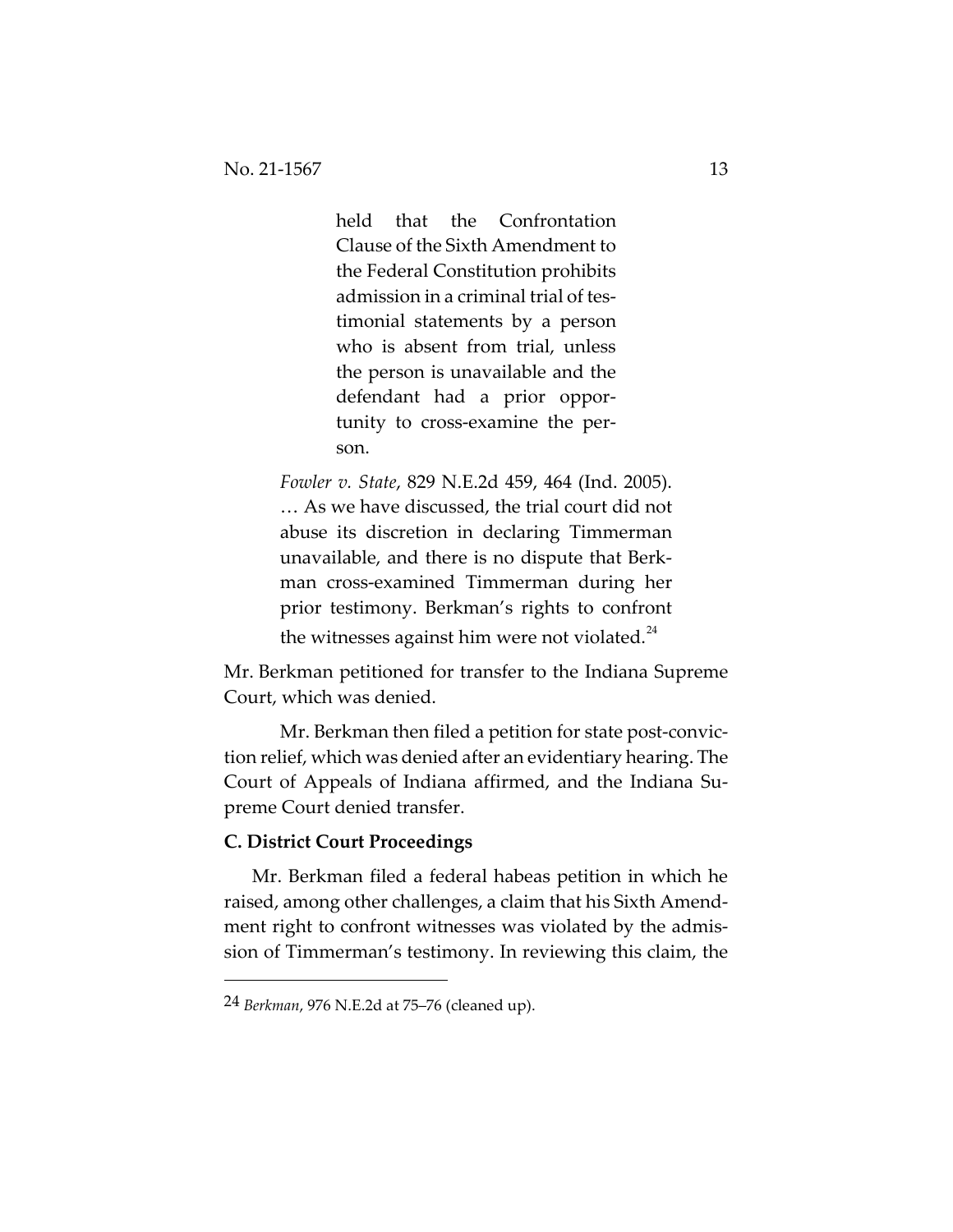district court noted that its review was limited by 28 U.S.C. § 2254(d). As interpreted by this court, § 2254(d) requires that "[a] petitioner … show that the state court's ruling on the claim … was so lacking in justification that there was an error well understood and comprehended in existing law beyond any possibility for fair-minded disagreement. $1^{25}$  $1^{25}$  $1^{25}$ 

The district court determined that this standard had not been met. It noted that, by the time of the second trial, Mr. Berkman "had been in pretrial detention for nearly two years."<sup>[26](#page-13-1)</sup> He had "sought to be released on bond prior to the second trial"; however, the state trial judge denied the request making it "clear that she intended to move the trial proceed-ings along as swiftly as possible."<sup>[27](#page-13-2)</sup> The district court then recounted the events and discussion that took place in the trial court immediately after Timmerman left the stand. It observed:

> Nothing in this record suggests that Ms. Timmerman was feigning illness or trying to avoid testifying, and the prosecution made a good-faith effort to secure her presence. Still, Mr. Berkman thinks the judge should have done more before declaring Ms. Timmerman unavailable, including waiting longer to see if Ms. Timmerman might recover. In Mr. Berkman's view,

<span id="page-13-2"></span>27 *Id.*

<span id="page-13-0"></span><sup>25</sup> *Berkman v. Warden*, No. 3:19-CV-750-RLM-MGG, 2021 WL 826556, at \*3 (N.D. Ind. Mar. 4, 2021) (quoting *Hoglund v. Neal*, 959 F.3d 819, 832 (7th Cir. 2020)).

<span id="page-13-1"></span><sup>26</sup> *Id.* at \*6.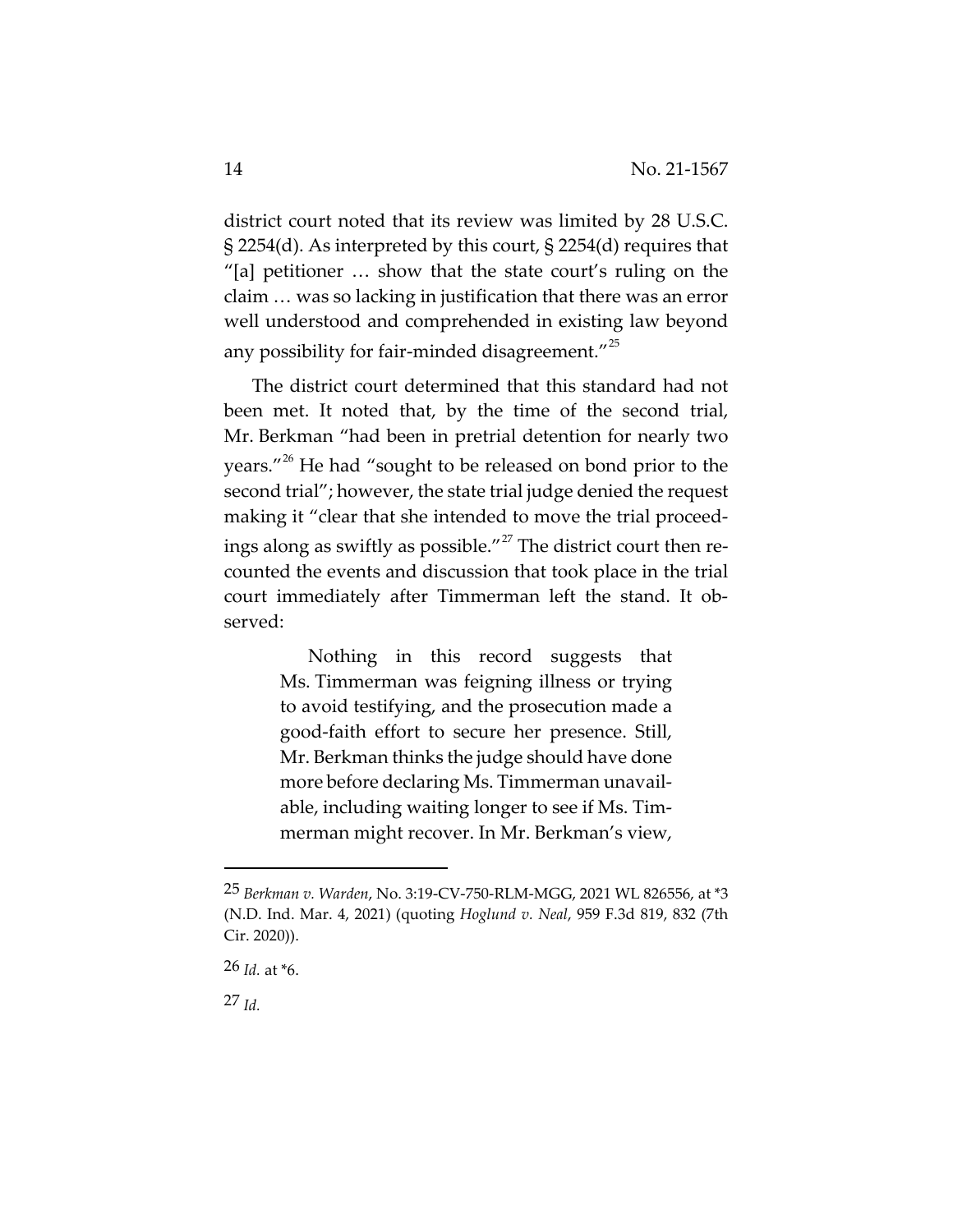her problems would likely have cleared up within a matter of a few minutes. Maybe so, but the record also supports the conclusion that Ms. Timmerman's problems were far more serious, as she said she almost vomited on the stand and thought she was getting a migraine. Ms. Timmerman had a history of migraines that caused her to see flashing lights and other visual disturbances. She had only been recently released from the hospital and was undergoing testing for potentially serious medical conditions. Federal habeas relief is not available merely because a court with the benefit of comfortable hindsight can envision other steps that might have been taken to secure a witness's live testimony before declaring her unavailable.<sup>28</sup>

The district court noted that state trial court could "have waited additional time before declaring Ms. Timmerman unavailable"; however, that likely would have resulted in "serious disruption to the court calendar and the schedules of jurors, witnesses, and lawyers. By the same token, the judge might have been reluctant to further delay the trial indefinitely, or declare another mistrial, in hopes that Ms. Timmer-man would recover enough to testify."<sup>[29](#page-14-1)</sup> Because the state trial court could have reached two reasonable but competing conclusions, the district court concluded that it must defer to the

<span id="page-14-0"></span><sup>28</sup> *Id.* at \*7 (citation omitted).

<span id="page-14-1"></span><sup>29</sup> *Id.*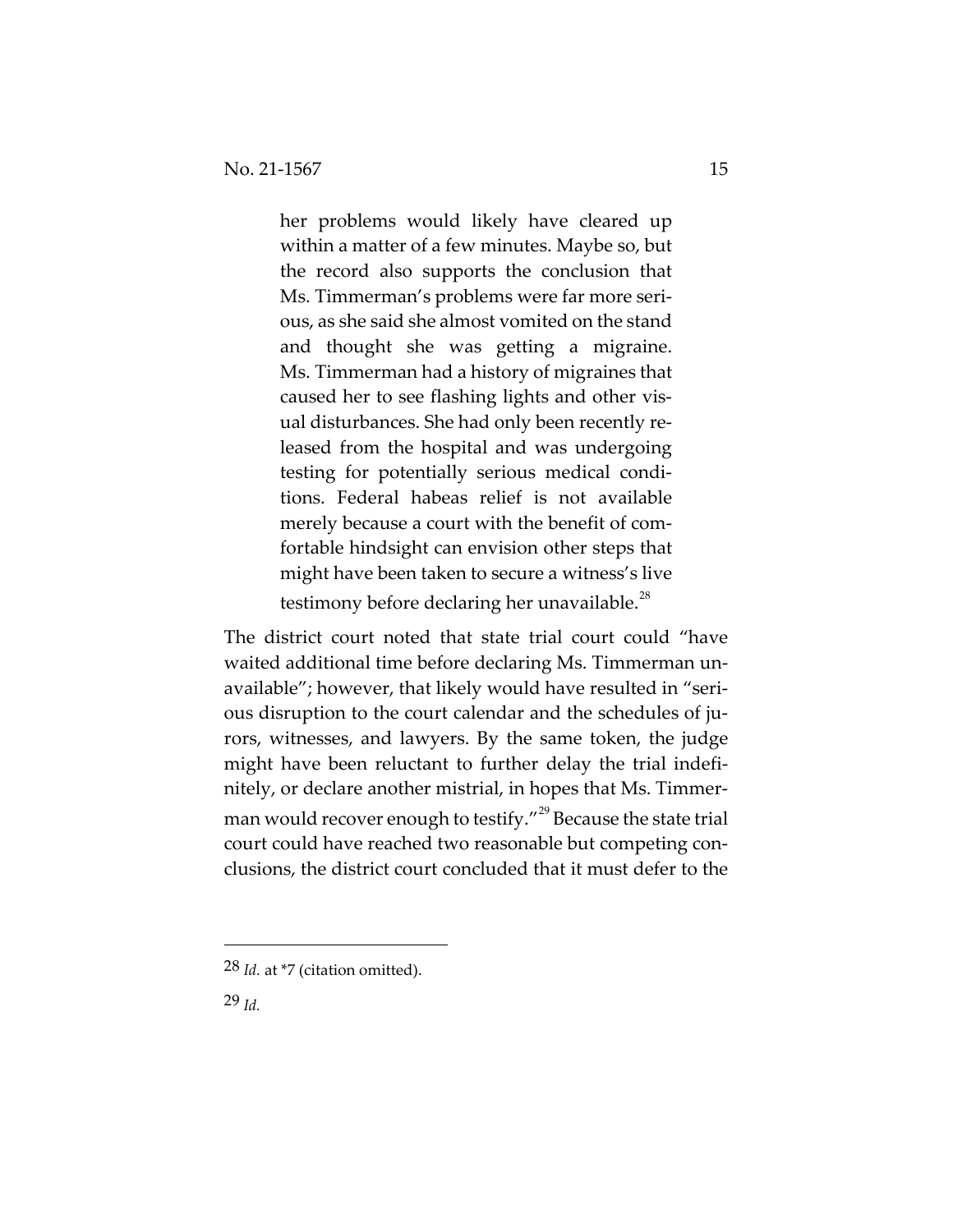state trial court's choice.<sup>[30](#page-15-0)</sup> Moreover, the district court noted, Ms. Berkman's counsel had had an opportunity to vigorously cross-examine Timmerman in the first trial.

The district court also concluded that, even if there had been a Confrontation Clause violation, the error did not result in prejudice. Applying *Brecht v. Abrahamson*, 507 U.S. 619, 637 (1993), the court acknowledged that "Timmerman's testimony was critical to the state's case," but noted "other evi-dence corroborated her account."<sup>[31](#page-15-1)</sup> Among the corroborating evidence was that the police had recovered a cell phone from the roof of the supermarket where, according to Timmerman's testimony, Mr. Berkman had told her he threw the phone "to get rid of it."[32](#page-15-2) "Timmerman was also able to direct police to the exact location where Mr. Hawkins's body was recovered."[33](#page-15-3) Furthermore, much of Timmerman's testimony was corroborated by the prior testimony of Paul Berraza, and by the live testimony of Tanya Sullivan, Megan Johnson, and Shawn Black. Additionally, Mr. Berkman had taken the stand in his own defense and admitted at least some of the events covered in Timmerman's testimony: He "admitted meeting Mr. Hawkins that night in the parking lot of the WiseWay, and to calling Mr. Hawkins on a pay phone to set up the meeting, even though he had a cell phone with him at the time." $34$ 

<span id="page-15-2"></span>32 *Id.*

<span id="page-15-3"></span>33 *Id.*

<span id="page-15-4"></span>34 *Id.* at \*9.

<span id="page-15-0"></span><sup>30</sup> *See id.* (citing *Yarborough v. Alvarado*, 541 U.S. 652, 664 (2004)).

<span id="page-15-1"></span><sup>31</sup> *Id.* at \*8.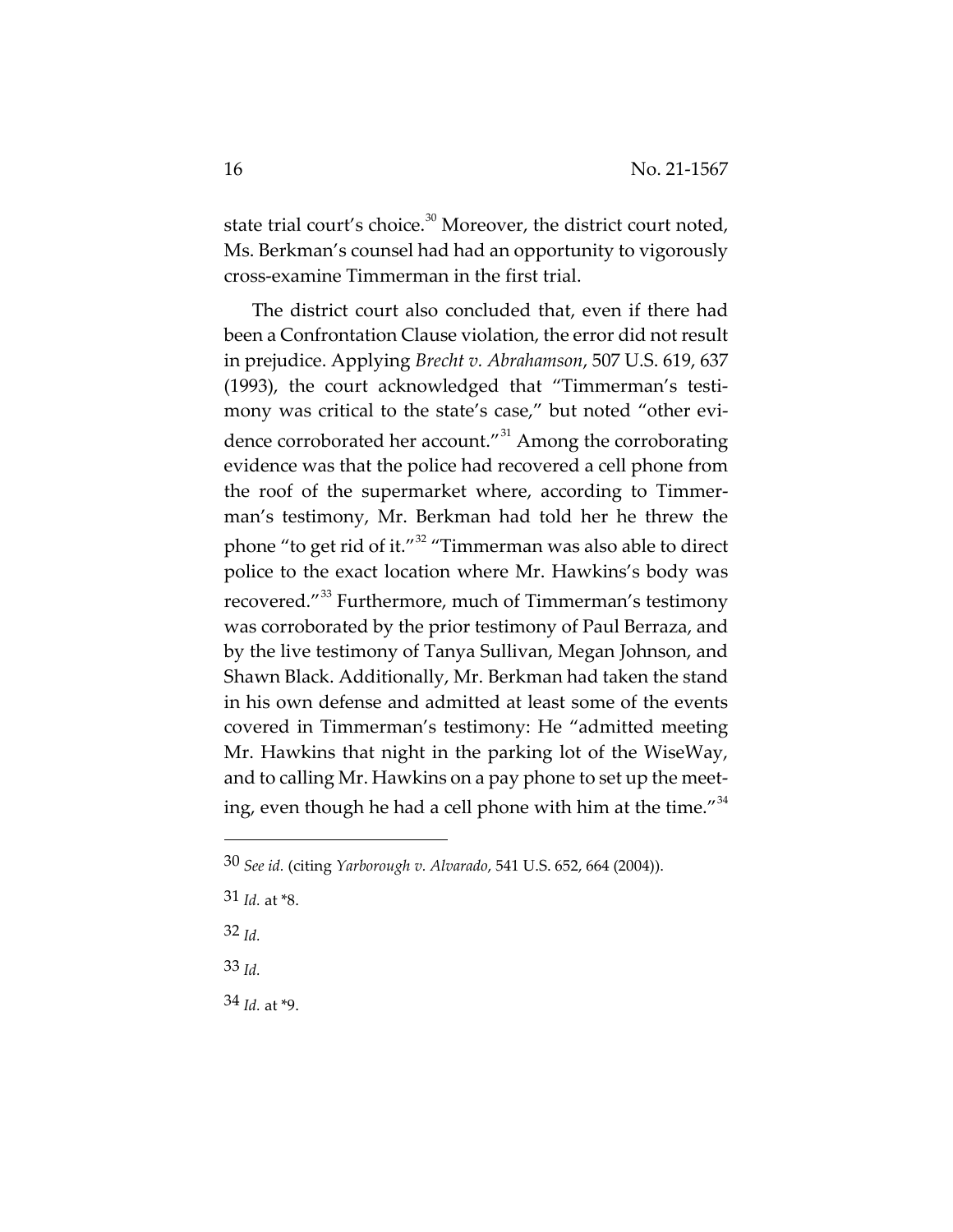He also "had no clear explanation for why he was gone several hours, as recounted by Ms. Timmerman, Ms. Sullivan, and Ms. Johnston."<sup>[35](#page-16-0)</sup> Although "[h]e denied killing Mr. Hawkins, … [he] had no explanation as to why he appeared upset and agitated to witnesses when he returned home, or why he made a statement to Ms. Sullivan about having 'hurt some-body really bad.'"<sup>[36](#page-16-1)</sup> Finally, "Mr. Berkman offered shifting and contradictory explanations to police when he was initially brought in for questioning." $37$  For these reasons, the court concluded, "Mr. Berkman ha[d] not established actual prejudice, even assuming the state court's resolution of his confrontation clause claim involving Ms. Timmerman's testimony was erroneous."[38](#page-16-3) 

The district court granted Mr. Berkman a certificate of appealability with respect to the question of whether the state court unreasonably applied *Crawford*.

## **II**

On habeas review, this court, like the district court, reviews the state court's decision according to the standards set forth in the Anti-Terrorism and Effective Death Penalty Act:

> (d) An application for a writ of habeas corpus on behalf of a person in custody pursuant to the judgment of a State court shall not be granted

- <span id="page-16-0"></span>35 *Id.*
- <span id="page-16-1"></span>36 *Id.*

<span id="page-16-2"></span>37 *Id.*

<span id="page-16-3"></span>38 *Id.* at \*10.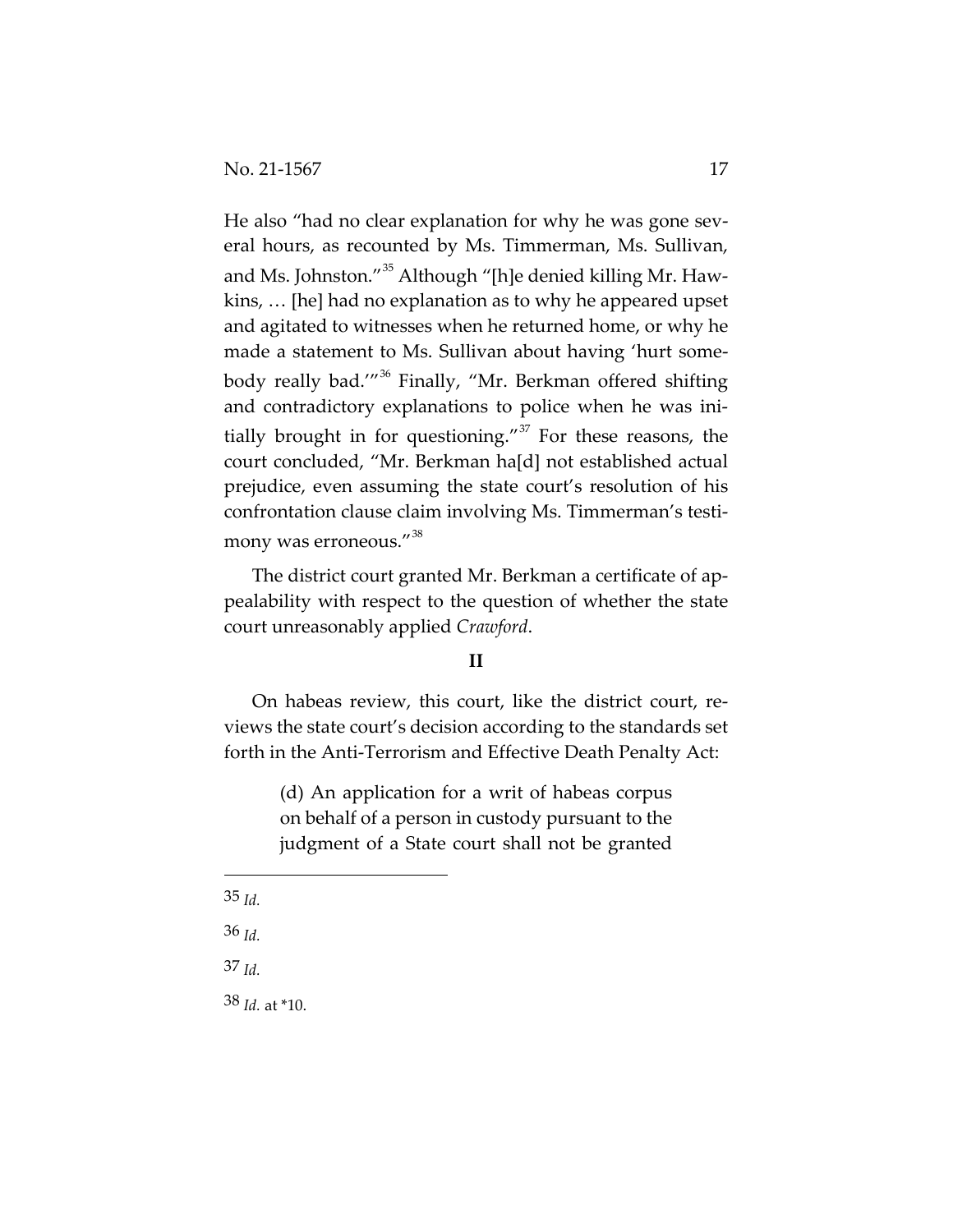with respect to any claim that was adjudicated on the merits in State court proceedings unless the adjudication of the claim—

(1) resulted in a decision that was contrary to, or involved an unreasonable application of, clearly established Federal law, as determined by the Supreme Court of the United States; or

(2) resulted in a decision that was based on an unreasonable determination of the facts in light of the evidence presented in the State court proceeding.

28 U.S.C. § 2254(d). This standard was intended to be "difficult to meet." *Harrington v. Richter*, 562 U.S. 86, 102 (2011). Indeed, a state court decision can be reasonable even if we believe "it is an incorrect application of Supreme Court precedent," *Schmidt v. Foster*, 911 F.3d 469, 477 (7th Cir. 2018) (citing *McDaniel v. Polley*, 847 F.3d 887, 893 (7th Cir. 2017)), "if the result is clearly erroneous," *id.* (citing *White v. Woodall*, 572 U.S. 415, 419 (2014)), or if the petitioner has "a strong case for relief," *id.* (quoting *Harrington*, 562 U.S. at 102).

Moreover, as § 2254(d) makes clear, Supreme Court precedent provides the standard against which the reasonableness of the state court's action is measured. The Supreme Court has stated unequivocally, and on more than one occasion, that "clearly established law as determined by this Court 'refers to the holdings, as opposed to the dicta, of this Court's decisions as of the time of the relevant state-court decision.'" *Yarborough v. Alvarado*, 541 U.S. 652, 660–61 (2004) (quoting *Williams v. Taylor*, 529 U.S. 362, 412 (2000)). It does not include reasonable extensions of those holdings in circuit precedent. *See Glebe v.*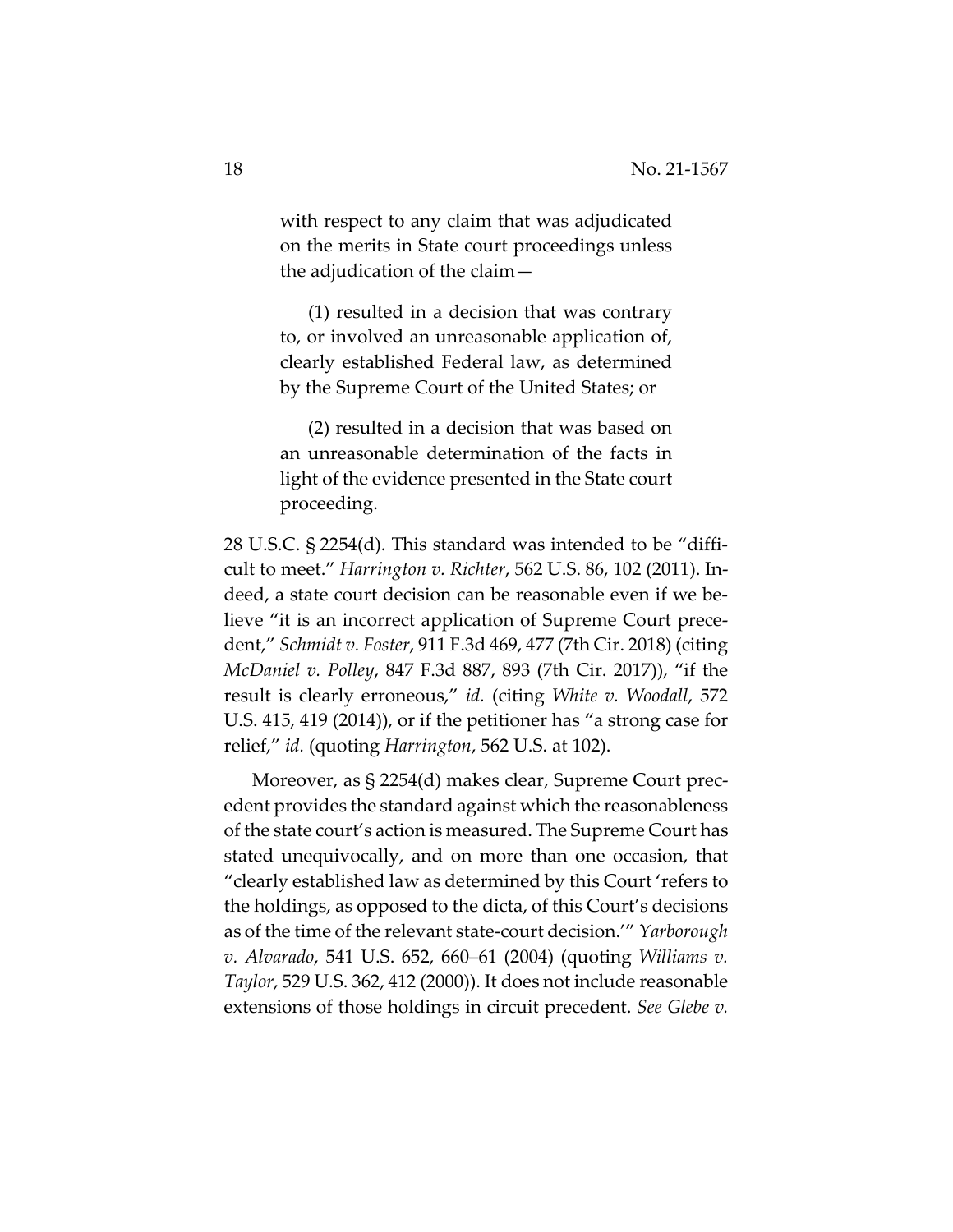*Frost*, 574 U.S. 21, 24 (2014) (per curiam) (restating that "circuit precedent does not constitute 'clearly established Federal law, as determined by the Supreme Court'" and rejecting the argument that circuit precedent could "help … determine what law is 'clearly established'" (cleaned up)).

With this standard in mind, we turn to Mr. Berkman's contentions.

### **A**.

Mr. Berkman contends that the state appellate court's decision was contrary to or unreasonably applied *Crawford* in three ways; none of these contentions are persuasive. First, according to Mr. Berkman, *Crawford* imposes a continuing duty on the trial court to evaluate a witness's availability.<sup>[39](#page-18-0)</sup> As applied in his case, this duty placed a burden on the trial court to reevaluate Timmerman's condition after the early-lunch recess to determine if her condition had improved to the point that she was able to testify. The trial court's failure to do so, Mr. Berkman continues, violated *Crawford*, and the state appellate court's failure to recognize this error was unreasonable.

Mr. Berkman's sole support for his continuing-duty argument is a decision from our court, *Burns v. Clusen*, 798 F.2d 931 (7th Cir. 1986), which is not sufficient to meet his burden under § 2254(d)(1). As we noted earlier, "[t]o grant the petition, we must conclude that the state court unreasonably applied Supreme Court precedent, not our own." *Flint v. Carr*,

<span id="page-18-0"></span><sup>39</sup> *See* Appellant's Br. 10 (citing *Burns v. Clusen*, 798 F.2d 931, 943 (7th Cir. 1986)).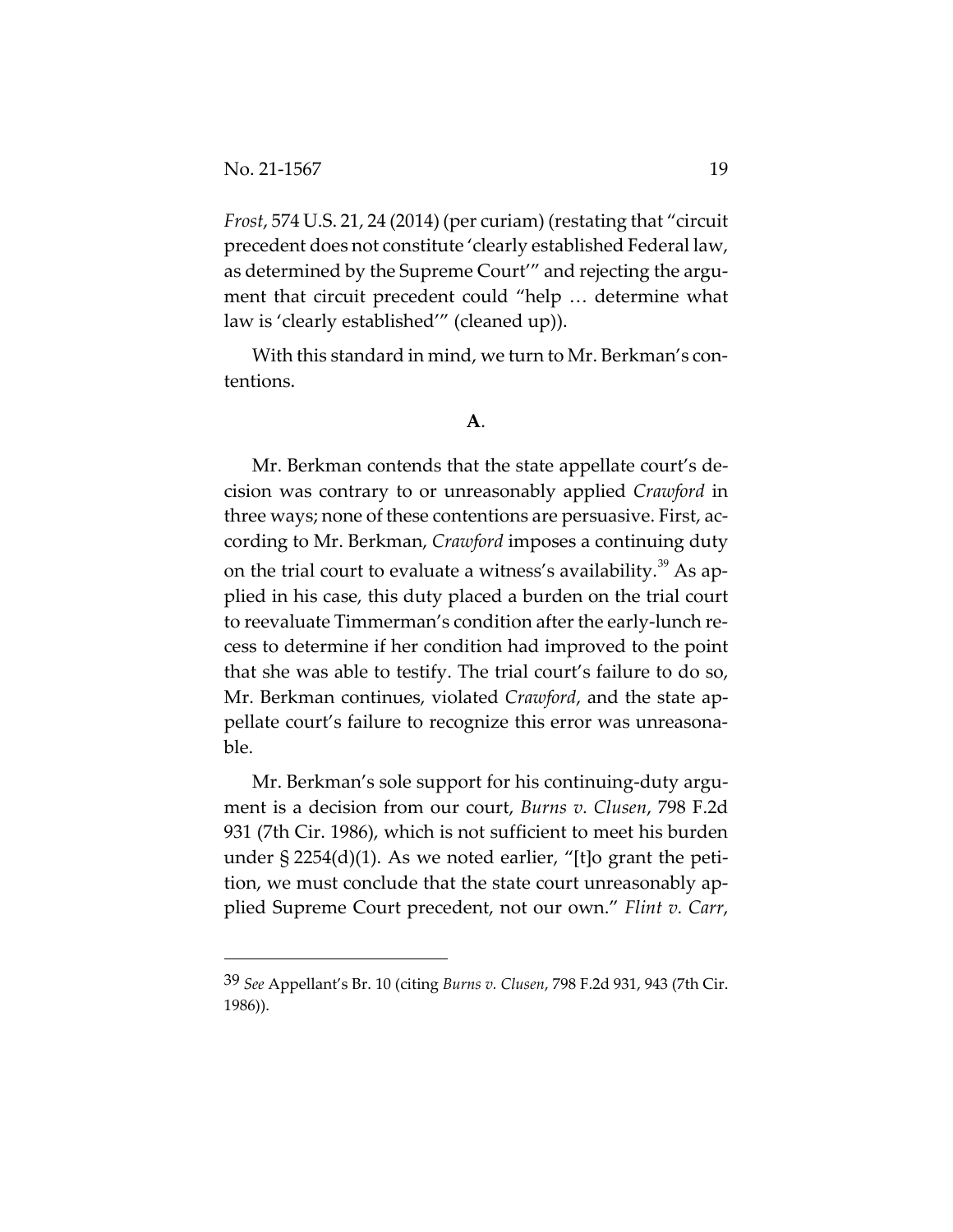10 F.4th 786, 796 (7th Cir. 2021) (citing *Glebe*, 574 U.S. at 24). Having failed to come forward with any clearly established Supreme Court precedent that has imposed such a duty on the trial court, we must conclude that Mr. Berkman has not met his burden under AEDPA.<sup>[40](#page-19-0)</sup>

### **B.**

Mr. Berkman also maintains that the state appellate court ran afoul of *Crawford* because it "did not address the state's burden in proving that Timmerman was unavailable."<sup>[41](#page-19-1)</sup> There is no question that burden rests on the party seeking to declare the witness unavailable, here the prosecution. *See Ohio v. Roberts*, 448 U.S. 56, 74–75 (1980), *overruled on other grounds by Crawford*, 541 U.S. 36.

<span id="page-19-1"></span>41 Appellant's Br. 12.

<span id="page-19-0"></span><sup>40</sup> Even if *Burns* provided a basis by which to evaluate the state court's opinion, we would not conclude that the state court's determination was unreasonable. In *Burns*, the victim, L.L., was in a psychiatric hospital in early September 1980. However, the State did not file a motion seeking to have her declared unavailable until December of that year. At that point, the testifying physician had not seen L.L. for three weeks. Moreover, the trial court did not rule on the motion until January 1981, and the trial began in March 1981. *See Burns*, 798 F.2d at 938. Thus, at the time of trial, there were "[n]o findings on the basis of up-to-date evidence … with respect to the witness' physical or mental conditions." *Id.* at 939. Here, by contrast, just a few hours separated the trial court's determination that Timmerman was physically unable to testify and the reading of Timmerman's testimony to the jury. *Burns* simply provides no basis for concluding that the trial court relied on stale evidence when it admitted Timmerman's prior testimony.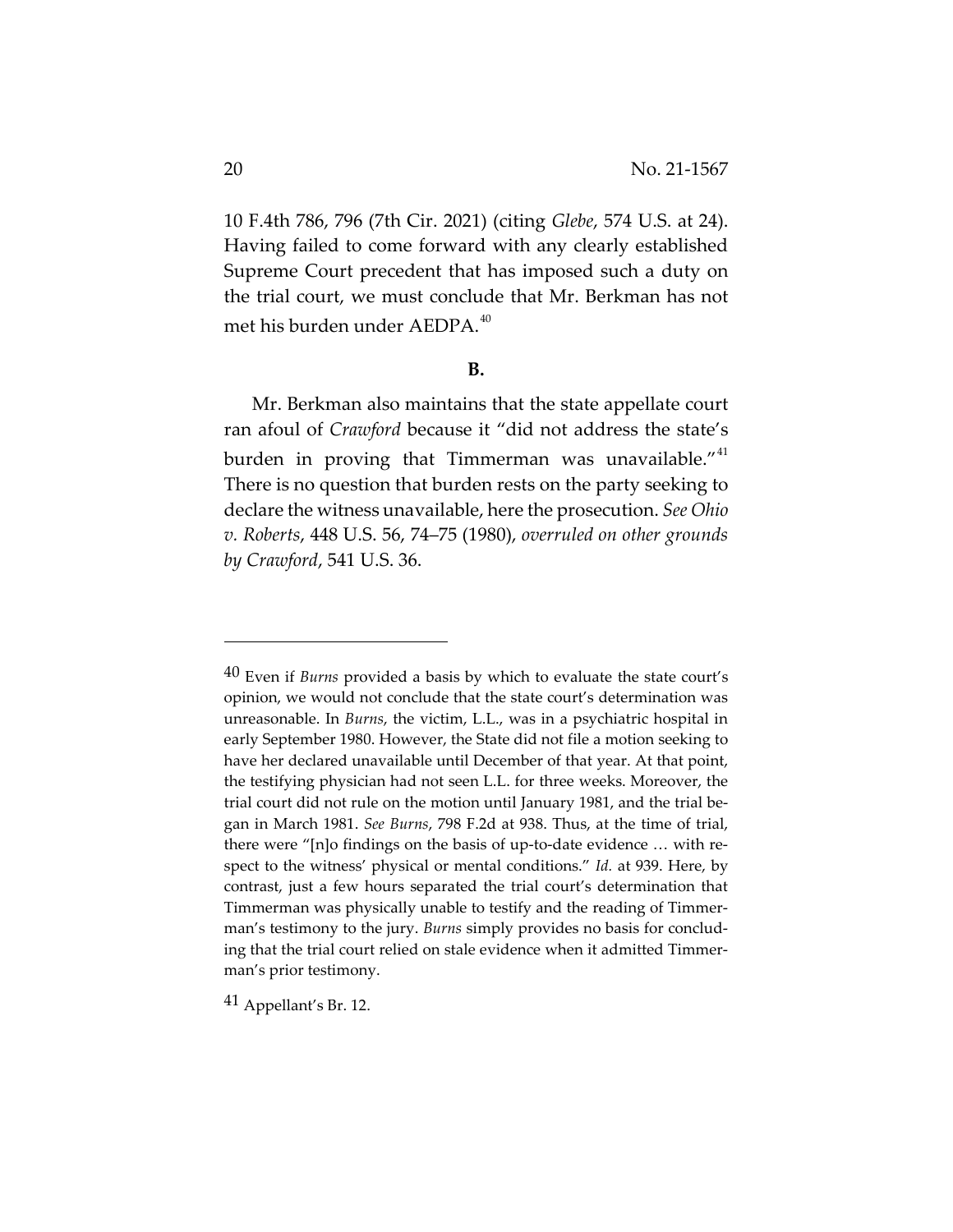Although couched in terms of reasonableness,<sup>[42](#page-20-0)</sup> Mr. Berkman's argument does not fall neatly within the "unreasonable application" language of § 2254(d)(1). As we have explained, "[a] state court 'unreasonably applies' clearly established Supreme Court decisions when it 'correctly identifies the governing legal rule but applies it unreasonably to the facts of a particular [petitioner's] case.'" *Burgess v. Watters*, 467 F.3d 676, 681 (7th Cir. 2006) (alteration in original) (quoting *Laxton v. Bartow*, 421 F.3d 565, 570 (7th Cir. 2005)). Rather, Mr. Berkman appears to be arguing that the state appellate court's decision was "contrary to" established Supreme Court precedent because it failed to quote or cite Supreme Court precedent for the proposition that the prosecution bears the burden of proof. The Supreme Court, however, refused to impose such a requirement on state courts. In *Early v. Packer*, 537 U.S. 3 (2002), the Supreme Court stated:

> A state-court decision is "contrary to" our clearly established precedents if it "applies a rule that contradicts the governing law set forth in our cases" or if it "confronts a set of facts that are materially indistinguishable from a decision of this Court and nevertheless arrives at a result different from our precedent." Avoiding these pitfalls does not require citation of our cases indeed, it does not even require awareness of

<span id="page-20-0"></span><sup>42</sup> *See* Appellant's Br. 12–13 ("In evaluating Berkman's *Crawford* claim, the Indiana Court of Appeals did not address the state's burden in proving that Timmerman was unavailable. Instead, the Indiana Court of Appeals merely held that the trial court did not abuse its discretion in finding that Timmerman was unavailable. Therefore, the Indiana courts unreasonably applied clearly established federal law." (internal citation omitted)).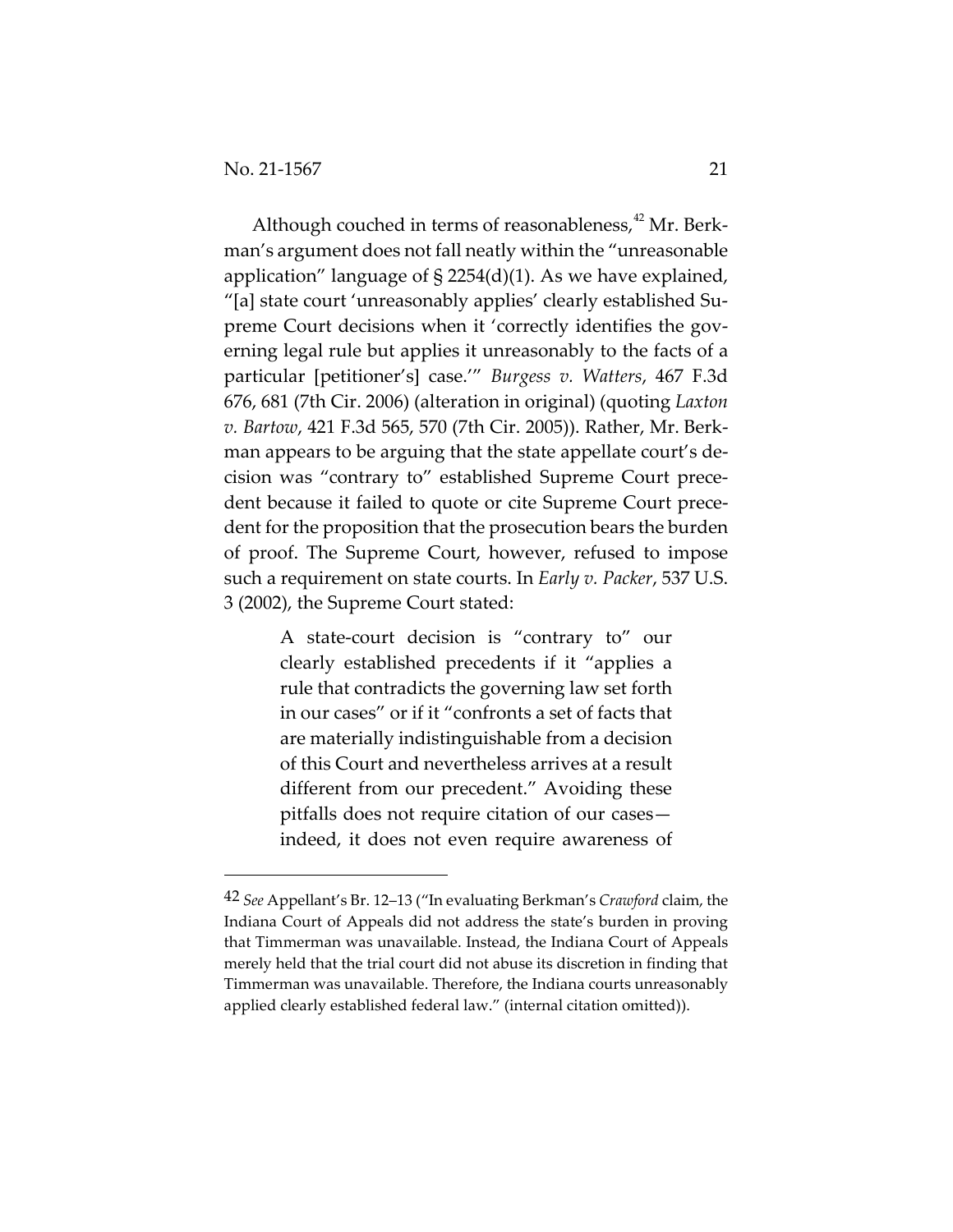our cases, so long as neither the reasoning nor the result of the state-court decision contradicts them.

*Id.* at 8 (quoting *Williams*, 529 U.S. at 405–06).

Here, neither the reasoning nor the result of the state appellate court's decision contradicts Supreme Court precedent, nor suggests that the prosecution failed to meet its burden of proof. Timmerman initially was unavailable to testify because she was hospitalized. The trial court postponed the trial for several days to allow her the opportunity to recover. The record is clear that the state trial judge, the prosecutor, and defense counsel all realized there was a possibility that Timmerman may not be well enough to testify when the trial resumed. In anticipation of this possibility, the court had instructed counsel to confer about the transcript of her prior testimony that would be read to the jury. Furthermore, when the trial resumed, the judge and both counsel witnessed firsthand the physical distress that Timmerman was suffering and agreed that Timmerman, although physically present, was unable to continue with her testimony; defense counsel even acknowledged on the record that "*we've got a witness who's physically unable to testify today*."[43](#page-21-0) Thus, given this consensus as to Timmerman's status, there was no reason for either the state trial court or the state appellate court to address the prosecution's burden of proof.<sup>[44](#page-21-1)</sup>

<span id="page-21-0"></span><sup>43</sup> Trial Tr. at 473 (emphasis added).

<span id="page-21-1"></span><sup>&</sup>lt;sup>44</sup> Mr. Berkman does not argue in this court that his confrontation rights were violated by the trial court's failure to postpone the trial for a second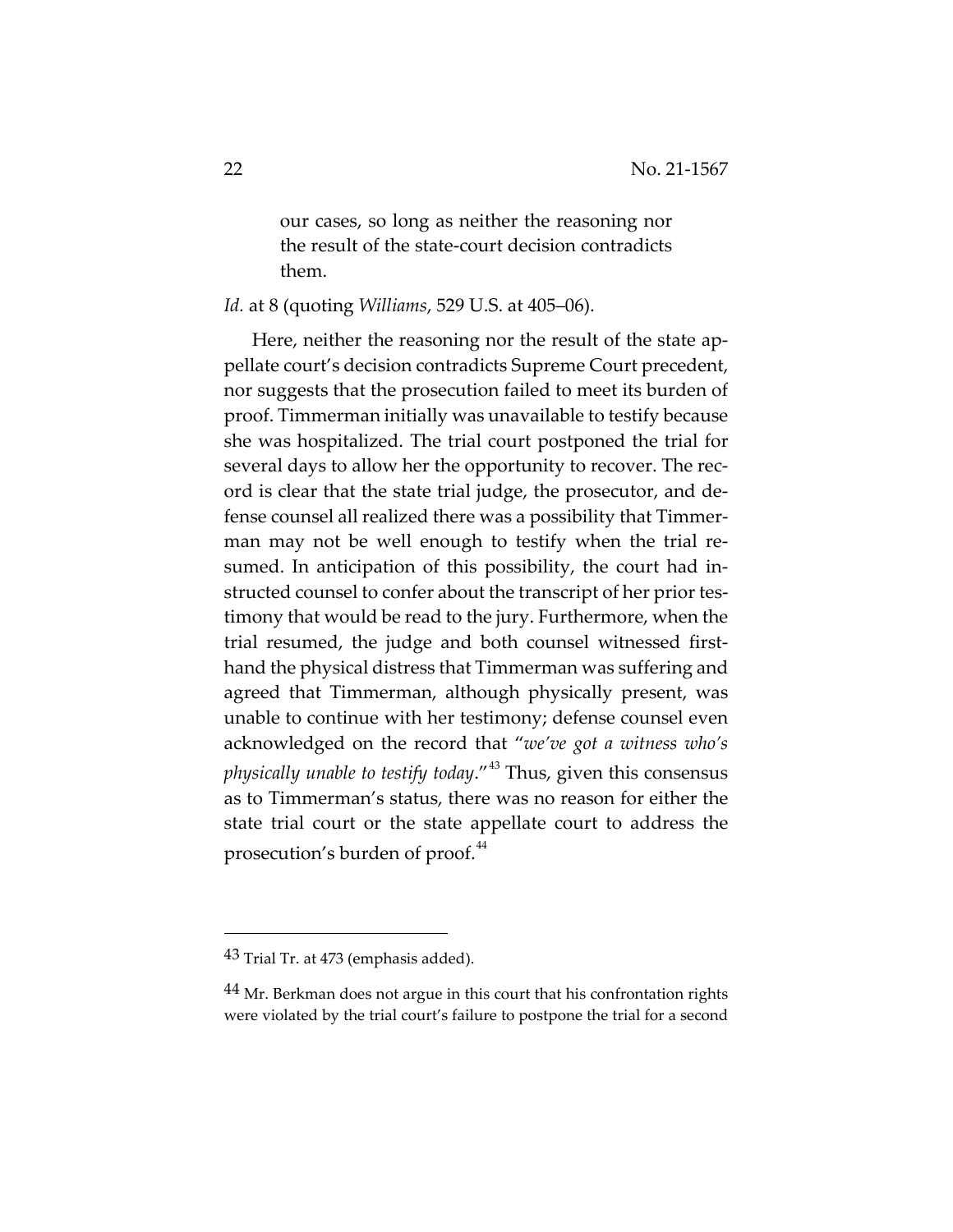Finally, Mr. Berkman contends that the state appellate court's application of *Crawford* was unreasonable because it only evaluated whether the trial court had "abuse[d] its discretion in finding that Timmerman was unavailable" instead of applying de novo review required for constitutional is-sues.<sup>[45](#page-22-0)</sup> According to Mr. Berkman, this shows that the state appellate court did not understand that he was raising a constitutional question, and, consequently, it did not subject the trial court's decision to the more searching review required for constitutional issues.<sup>[46](#page-22-1)</sup>

We cannot accept this argument. First, we cannot fault the state appellate court for addressing the issues as Mr. Berkman framed them in his brief. On his direct appeal, Mr. Berkman submitted that Indiana Rule of Evidence 804(a)(4) provided the definition of unavailability. In its response, the State noted that a trial court's evidentiary rulings are reviewed for an

<span id="page-22-1"></span>46 *See* Reply Br. 2–3.

time, nor does he claim that he did not have an adequate opportunity to cross-examine Timmerman in the first trial.

<span id="page-22-0"></span><sup>45</sup> *See* Appellant's Br. 12–13. The argument in Mr. Berkman's opening brief concerning standard of review, even when viewed generously, is cursory at best. We caution counsel that waiting to develop an argument until the reply brief risks forfeiture of that argument. *See, e.g*., *Rexing Quality Eggs v. Rembrandt Enters., Inc.*, 996 F.3d 354, 365 n.52 (7th Cir. 2021). The requirement that an argument is raised and developed in the opening brief "ensures that the opposing party has an opportunity to reflect upon and respond in writing to the arguments that his adversary is raising." *Hamilton v. Southland Christian Sch., Inc*., 680 F.3d 1316, 1319 (11th Cir. 2012). Moreover, it ensures that the issues have been distilled and fully joined so that the court can reach an informed decision in an efficient manner.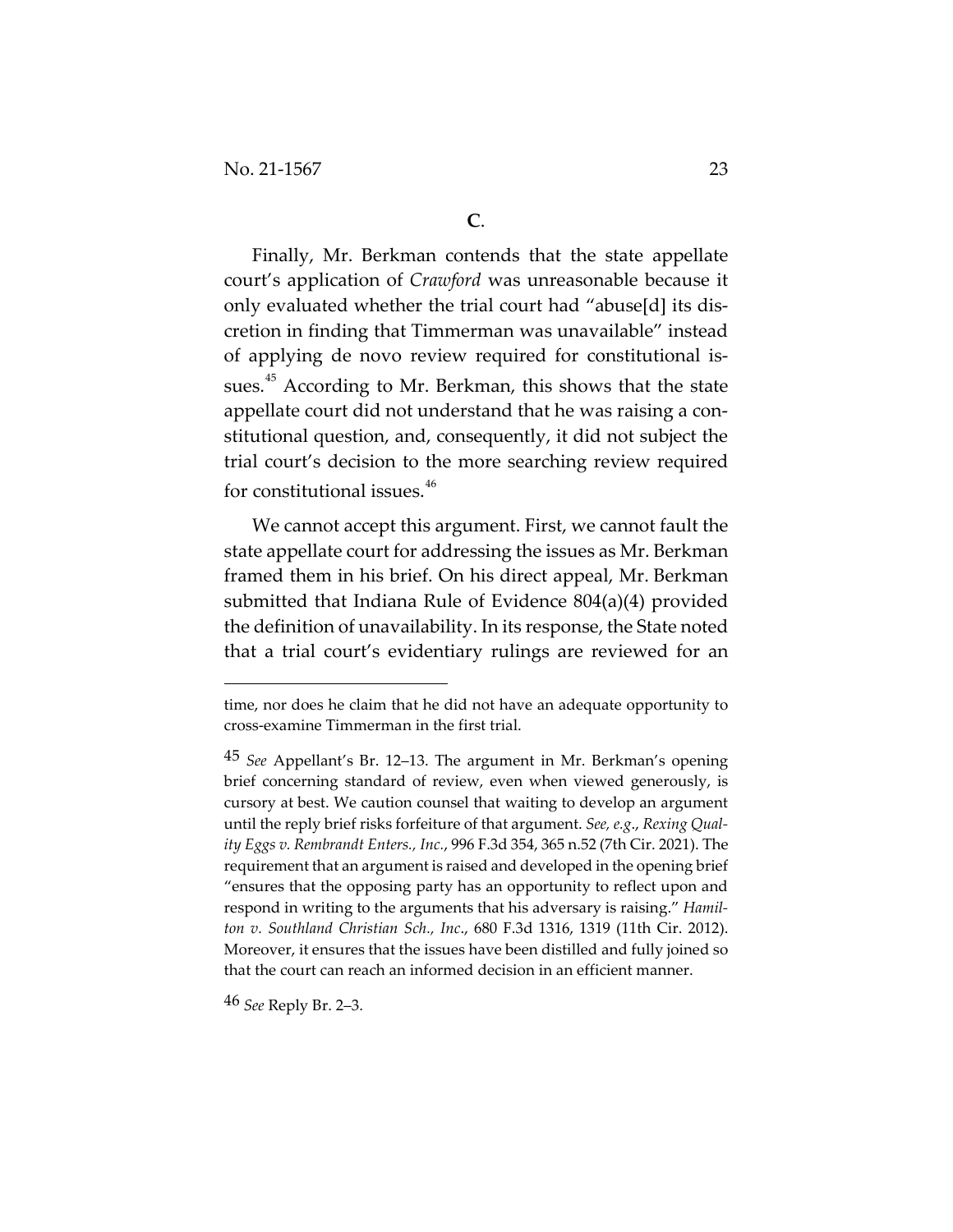abuse of discretion. In his reply brief to the state appellate court, Mr. Berkman did not contest this standard of review or maintain, as he does in this appeal, that a different standard of review should apply. In response to the parties' arguments, the Court of Appeals of Indiana addressed the issue of *unavailability* according to Indiana Rule of Evidence 804(a)(4) and employed the standard attendant to a determination of ad-missibility under the Indiana Rules of Evidence.<sup>[47](#page-23-0)</sup> However, regarding the ultimate question of whether Mr. Berkman's right to confront witnesses under the federal constitution was violated, the state appellate court both drew upon the *Crawford* standard and conducted its own review.<sup>[48](#page-23-1)</sup>

Looking beyond his failure to alert the state appellate court to what he now claims is the appropriate standard of review, the central legal flaw in Mr. Berkman's argument is that he has not directed us to any Supreme Court case that sets forth a standard of review for a finding that a witness is unavailable. Indeed, although the Supreme Court has acknowledged cases in which witnesses have been declared unavailable due to physical or mental illness, *see Motes v. United States*, 178 U.S. 458, 473–74 (1900), it has not given any substantive guidance for how courts should determine whether a witness may be declared unavailable due to illness, much less the standard of review to be applied in reviewing a trial court's determination of unavailability. As "the Supreme Court has 'never addressed' a case like this one—factually or legally— … we cannot brand the state-court decision

<span id="page-23-0"></span><sup>47</sup> *See Berkman*, 976 N.E.2d at 75.

<span id="page-23-1"></span><sup>48</sup> *See id.* at 75–76.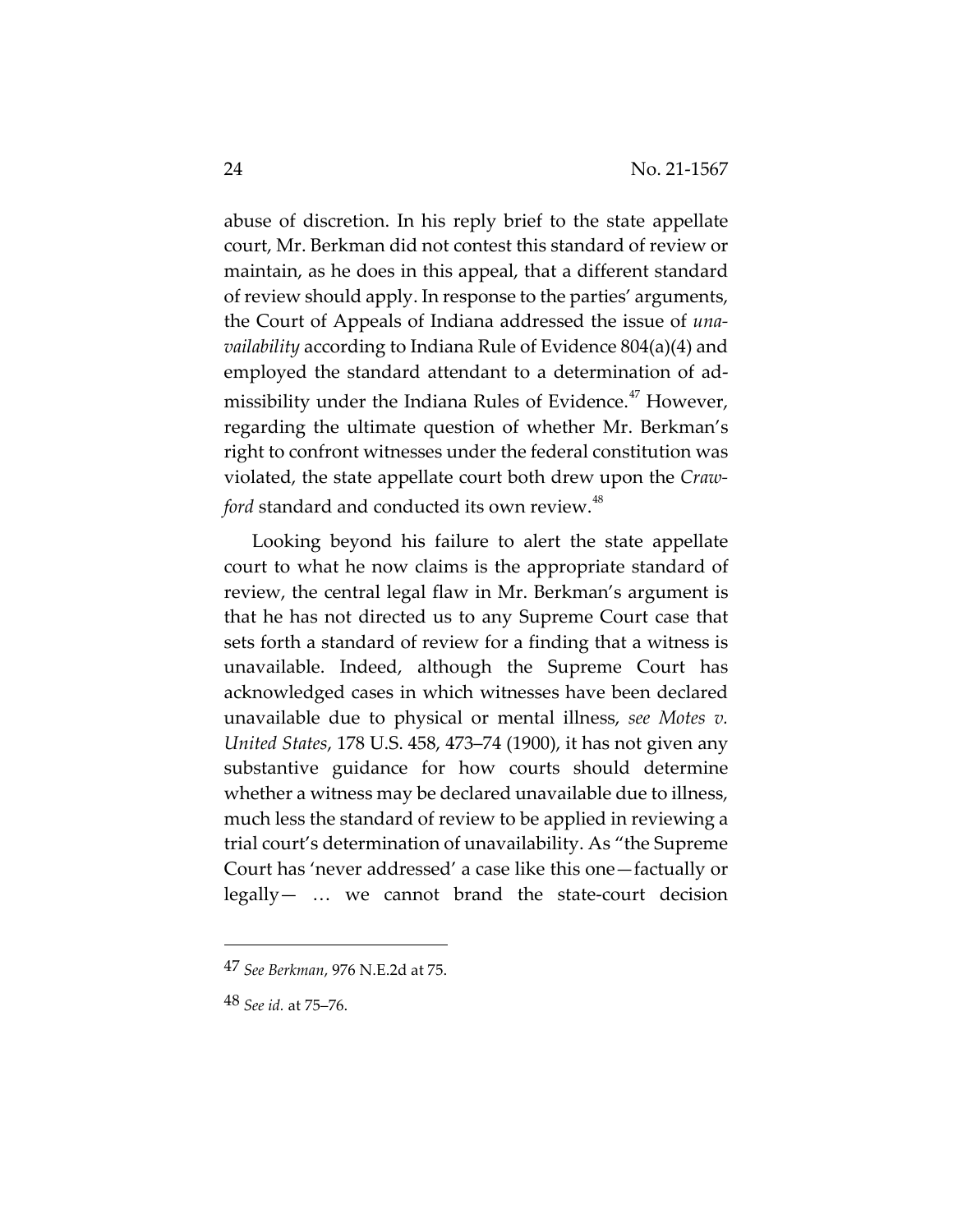unreasonable." *Schmidt*, 911 F.3d at 478 (quoting *Carey v. Musladin*, 549 U.S. 70, 76 (2006)).

We acknowledge that in *Burns* we concluded that "unavailability" was a "mixed question of law and fact" and therefore subject to more searching review than the one employed by the state appellate court here. However, as we already have noted, "[t]o grant the petition, we must conclude that the state court unreasonably applied Supreme Court precedent, not our own." *Flint*, 10 F.4th at 796 (citing *Glebe*, 574 U.S. at 24).

Moreover, even if the standard that we articulated in *Burns* were a standard definitively articulated in Supreme Court cases as the governing standard, we could not conclude that the state court's application of that standard was unreasonable in this case. In the mine run of cases, a trial court is called upon to assess the reasonableness of the prosecution's efforts to procure a witness, specifically whether those efforts were sufficient and whether they were undertaken in good faith. *See generally Roberts*, 448 U.S. at 74. In such a case, the "determination on 'unavailability' goes beyond assessments of credibility and demeanor." *Burns*, 798 F.2d at 941. Here, by contrast, Timmerman's attendance had been procured, but she had a sudden onset of illness that affected her ability to testify. The issue of unavailability therefore was tied directly to Timmerman's physical condition, demeanor, and credibility, which, as we noted in *Burns*, are assessments "best made in the trial court and not properly ignored by courts of appeals." *Id*. Therefore, we could not conclude that the state appellate court unreasonably applied that standard when it deferred to the state trial court's assessment of Timmerman's unavailability under the circumstances presented here.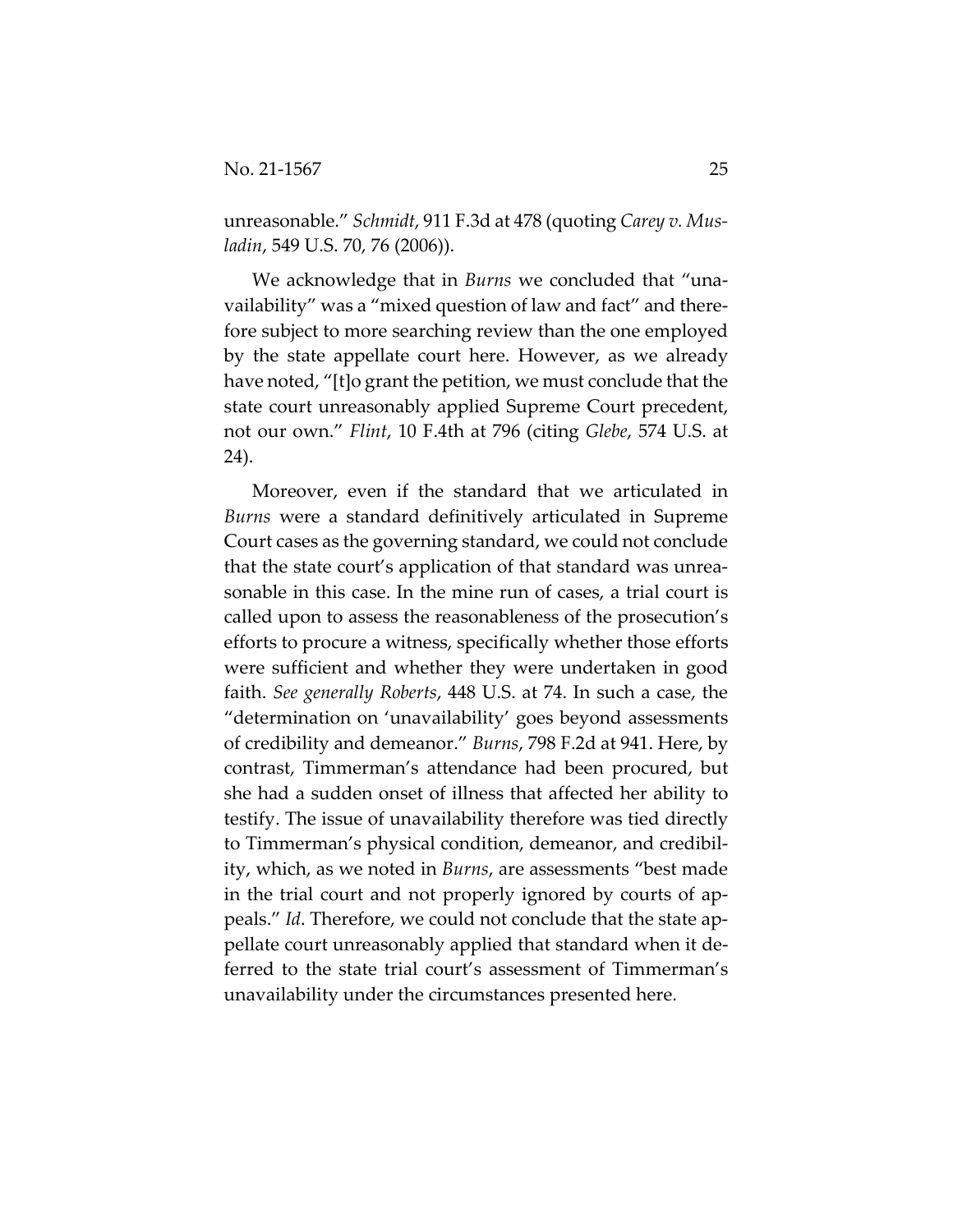Because the Supreme Court has articulated neither a substantive standard governing unavailability arising from a witness's illness, nor a standard of review governing a trial court's determination of unavailability, we cannot conclude that the state appellate court's decision was unreasonable.<sup>[49](#page-25-0)</sup>

## **Conclusion**

Here, the state trial court determined that Timmerman was unavailable to testify based on her documented physical illness. At that time, no one disputed her inability to testify. The state trial court further determined that Timmerman had been subjected to a full cross-examination by Mr. Berkman's attorney during his first trial. It therefore concluded that

 Because Mr. Berkman has not established a constitutional error, we have no occasion to consider whether that error "had a substantial and injurious effect or influence in determining the jury's verdict." *Brecht v. Abrahamson*, 507 U.S. 619, 638 (1993).

<span id="page-25-0"></span><sup>&</sup>lt;sup>49</sup> In his reply brief, Mr. Berkman maintains that the state appellate court decision not only unreasonably applied the law, but also "was based on an unreasonable determination of the facts in light of the evidence presented in the State court proceeding." *See* Reply Br. 3 (quoting 28 U.S.C. § 2254(d)(2)). Even if this argument had been preserved in his opening brief, *see supra* note 45, it would be meritless. "A state court's factual determinations are presumed correct, and the petitioner must rebut that presumption by clear and convincing evidence." *Cal v. Garnett*, 991 F.3d 843, 849 (7th Cir. 2021) (citing 28 U.S.C. § 2254(e)(1)). Mr. Berkman does not acknowledge this standard, much less satisfy it. Our own review of the record reveals that the state appellate court fairly summarized the events that transpired in the state trial court. It recognized that the state trial court was in a superior position to assess Timmerman's ability to testify. *See Berkman*, 976 N.E.2d at 75. Mr. Berkman has come forward with nothing to convince us that the state appellate court's ruling "omitted, mischaracterized, or unjustifiably minimized critical evidence." Reply Br. 3. Consequently, there is no basis for granting relief under § 2254(d)(2).